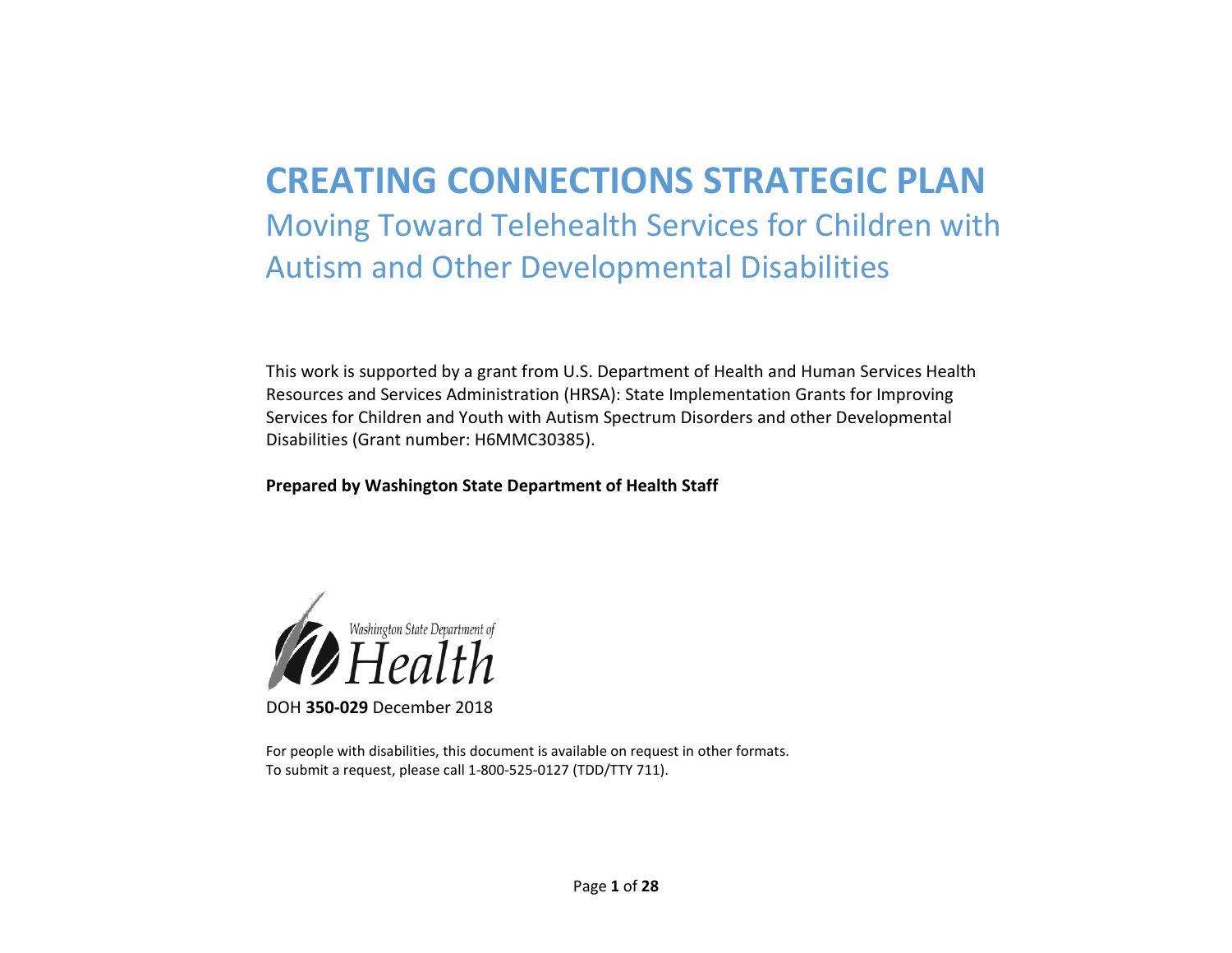## **Introduction**

The Washington State Department of Health's Children and Youth with Special Health Care Needs (CYSHCN) Program has been working through the Autism Spectrum Disorders and Other Developmental Disabilities grant, referred to as "AS3D," to improve access to coordinated, comprehensive systems of services to ensure early diagnosis and entry into services for children with autism spectrum disorders and other developmental disabilities (ASD/DD) in the state. The grant focuses on medically underserved and rural populations.

Telehealth offers an opportunity to increase the number of children with autism spectrum disorders and other developmental disorders (ASD/DD) who receive needed diagnostic evaluations and support services, including applied behavior analysis (ABA) intervention. In order to increase access to telehealth for children with autism and other developmental disabilities, we need to build telehealth capacity across the state, through consumer and provider engagement and education; building telehealth infrastructure; and ensuring that policies, including those related to billing and reimbursement, address telehealth.

## **Purpose of Strategic Plan**

In 2017, the AS3D Initiative at Washington State Department of Health reviewed Medicaid coverage and state laws and rules; coordinated a telehealth ad hoc committee of statewide stakeholders; and conducted a provider capacity assessment, a family and caregiver survey, and key informant interviews with a variety of providers (e.g., psychologists, physicians, ABA providers and behavioral technicians) to better understand the current telehealth landscape and potential barriers providers and caregivers may face to using telehealth for health care delivery. The report, *Creating Connections: Addressing the Needs of Children with Autism and Other Developmental Disabilities Using Telehealth*, highlighted a series of recommended action steps to move us toward successful implementation of telehealth services.

Based on the information gathered during the AS3D Capacity Assessment, DOH developed this strategic plan, *Creating Connections Strategic Plan: Moving toward Telehealth Services for Children with Autism and Other Developmental Disabilities*. This strategic plan represents a systems approach to increasing access to needed services through the use of telehealth. The AS3D grant does not have the resources to enact all components of this strategic plan; however we are piloting some action items by working with established partners to explore feasibility of various components, including dovetailing efforts with existing work as well as exploring new funding opportunities. We hope that other entities will see this plan and undertake action items as they are able. The last section of this document contains action planning tools to support this effort.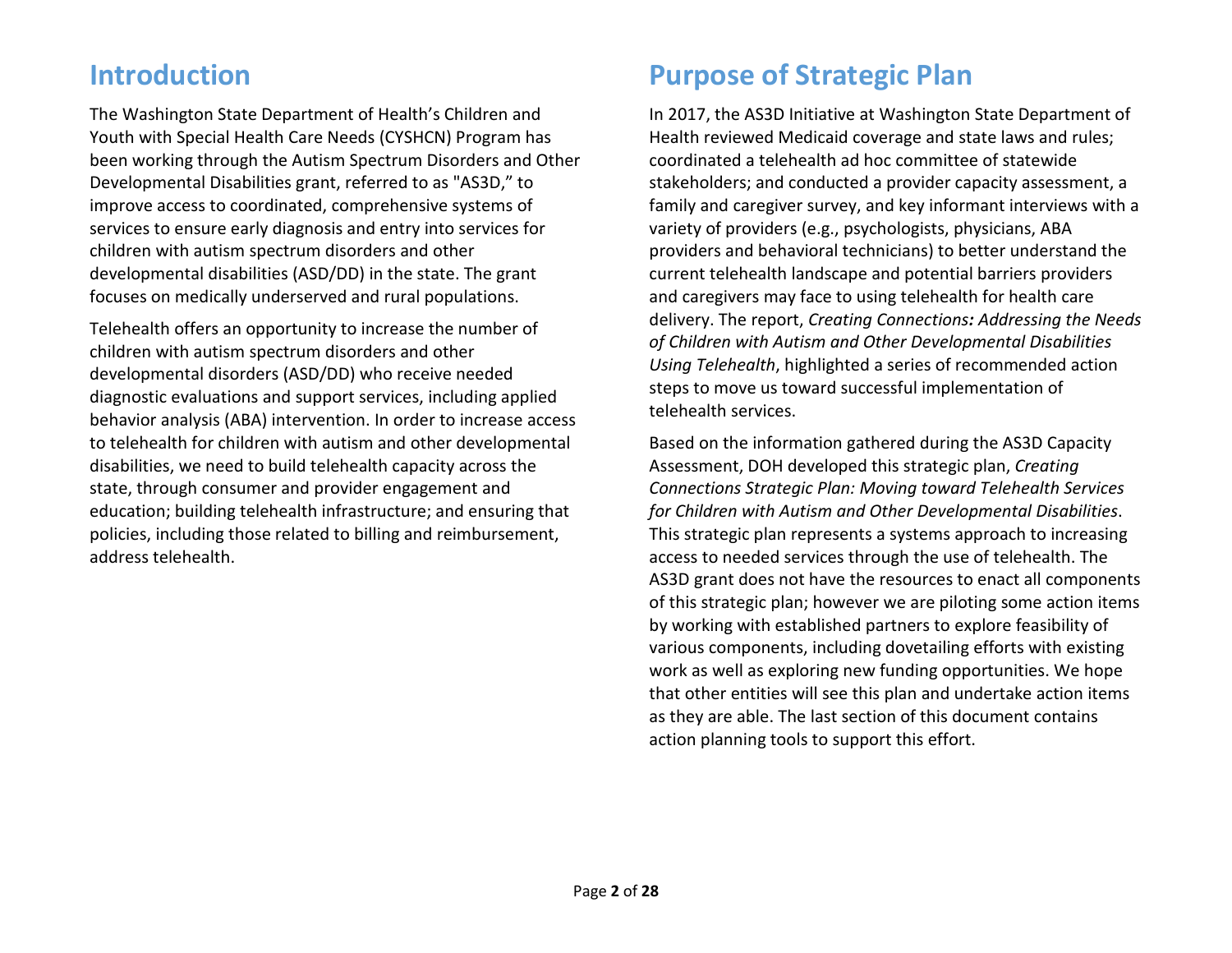## **Navigating the Strategic Plan**

This strategic plan gives an in-depth look at suggested action items in the following three main categories:

- 1. **Engagement and Education**
- 2. **Telehealth Infrastructure**
- 3. **Policy and Advocacy**

The potential action items are aimed at the following **audiences**:

#### **Consumers**

This category includes families and caregivers of children and youth with autism spectrum disorders and other developmental disorders as well as autistic adults.

#### **Providers**

This category focuses on providers of services including but not limited to diagnostic, treatment, and other support services including Center of Excellence for Autism Diagnosis (COEs), Neurodevelopmental Centers (NDCs), Applied Behavior Analysis Providers (ABA), primary care providers.

#### **Insurers**

This category includes private insurers and Medicaid.

### **Telecommunications**

This category includes telecommunication resource organizations and telecommunication providers.

Each section also discusses **Washington State Department of Health's** potential action items related to specific categories.

Throughout the document, the symbol  $\triangle$  indicates activities in progress under the AS3D grant.

#### **IMPORTANT NOTE BEFORE READING THE PLAN**

This is an aspirational plan—it lays out goals and action items for this work and is not intended to be prescriptive about what needs to be accomplished during the AS3D grant. Many of the action items that follow may be in line with grant partner and other stakeholder projects already taking place. Other action items may be future goals. Some may not be realized during the current AS3D grant timeline. Aspects of providing telehealth for this specific population and the delivery of ABA have not yet been fully established. Some of the grant partners are developing the "nuts and bolts" of providing ABA and ABA related services to those with ASD/DD telehealth in Washington State; however, there are additional nuances that will need to be addressed prior to large scale adoption of telehealth for ABA and ABA related supports such as parent education and the myriad of issues related billing and reimbursement.

#### **AS3DGrant Partners**

Applied Behavior Analysis – ABA Providers

Centers [of Excellence for Autism Diagnosis \(Medicaid\)](https://www.hca.wa.gov/billers-providers/programs-and-services/autism-and-applied-behavior-analysis-aba-therapy) – COE [Department of Children, Youth and Families](https://www.dcyf.wa.gov/) [Washington State Department of Health](https://www.doh.wa.gov/YouandYourFamily/InfantsandChildren/HealthandSafety/ChildrenwithSpecialHealthCareNeeds/Partners/NeurodevelopmentalCenters) [Health Care Authority—Medicaid Program](https://www.hca.wa.gov/) [Northwest Autism Center](http://www.nwautism.org/) [Neurodevelopmental Centers](https://www.doh.wa.gov/YouandYourFamily/InfantsandChildren/HealthandSafety/ChildrenwithSpecialHealthCareNeeds/Partners/NeurodevelopmentalCenters) [Northwest Regional Telehealth Resource Center](https://www.nrtrc.org/) [Open Doors for Multicultural Families](https://www.multiculturalfamilies.org/) [Seattle Children's Autism Center](http://www.seattlechildrens.org/clinics-programs/autism-center/) University of Washington – [Medical Home Partnership Project](http://medicalhome.org/) [United State Department of Agriculture –](https://www.rd.usda.gov/programs-services/distance-learning-telemedicine-grants) Rural Telehealth Program [Washington Autism Alliance and](https://www.washingtonautismadvocacy.org/updates/) Advocacy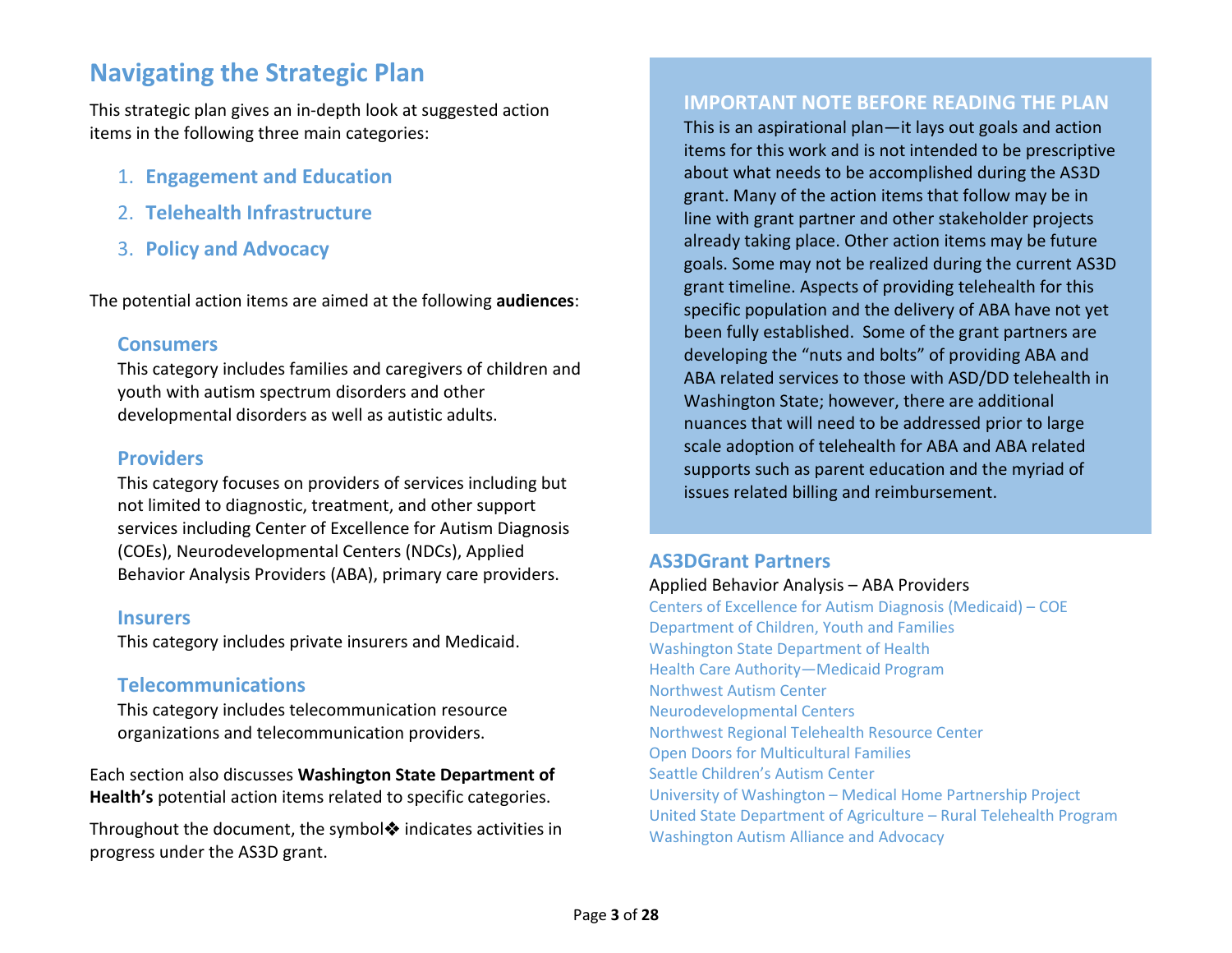## **1 Engagement and Education: Potential Action Items**

**GOAL** Ensure that the audiences below have the information necessary to access telehealth or are able to support the implementation of telehealth services. All of the audiences have different needs as well as different ways that they can impact telehealth implementation.

 $\cdot$  indicates activities in progress under the AS3D grant.

#### 1A. CONSUMERS 1B. PROVIDERS

**1A.1** Educate families and consumers about using telehealth for care and diagnosis. Ensure that families are included and prioritized in education and engagement, both as recipients and participants in providing the education.

**1A.2** Provide education on the foundations of telehealth and how to advocate to use telehealth services.

**1A.3** Provide opportunities for families and consumers to learn about their rights around insurance benefits and telehealth.  $\clubsuit$ 

**1A.4** In partnership with family-led organizations, develop a Medicaid-interpreter services infographic that shows families how interpreter services are accessed during a telehealth session.  $\cdot$ 

**1A.5** Explore piloting part-time, on-site family navigators in pediatric primary care practices. Use the existing telehealth infrastructure of larger participating practices to make the on-site family navigator available to other clinical sites.

**1A.6** Include telehealth in [School Medical Autism](http://medicalhome.org/stateinitiatives/community-asset-mapping/school-medical-autism-review-team-smart/)  [Review Team \(SMART\)](http://medicalhome.org/stateinitiatives/community-asset-mapping/school-medical-autism-review-team-smart/) communities.

1A.7 Identify opportunities to collect & disseminate telehealth family stories.

**1B.1** Provide training on how to do a telehealth practice readiness assessments (training available through federally-funde[d Telehealth Resource](https://www.telehealthresourcecenter.org/)  [Centers.](https://www.telehealthresourcecenter.org/)

**1B.2** Increase education and outreach efforts to health care systems and providers to build interest and confidence in the use of telehealth services and demonstrate how telehealth services can enhance the reach and impact of existing health care services.

**1B.3** Review resources and tailored presentations about the benefits of telehealth focusing on benefits that are most likely to resonate with providers, such as increased access to care and reduced wait time for diagnosis and treatment/support services, and payment parity. This information can be found on the [Northwest](https://nrtrc.org/)  [Regional Telehealth Resource Center](https://nrtrc.org/) and other telehealth resource center's websites as well as the [Washington State Telemedicine Collaborative.](http://www.wsha.org/policy-advocacy/issues/telemedicine/washington-state-telemedicine-collaborative/)

**1B.4** Consider and develop strategies to reach out to tribal organizations in partnership with tribes and Medicaid's Tribal Health Program.

**1B.5** Identify training opportunities on how to conduct services via telehealth especially for diagnostic services and for ABA-related services and partner training along with potential evaluation metrics to assess satisfaction and effectiveness when delivering services via telehealth.

**1B.6** Encourage service providers to participate in a Learning Community with like providers to learn from each other and build telehealth best practices and explore the potential for continuing education.

**1B.7** Include telehealth in community asset mapping process in School Medical Autism Review Team (SMART) communities (corresponds with 1A.6).

**1B.8** Identify training resources on the [Northwest](https://nrtrc.org/)  [Regional Telehealth Resource Center](https://nrtrc.org/) websites for providers for the following:

- Basic orientation to telehealth (available through telehealth resource centers and partners.) including:
- What is Telehealth/medicine? How does it work? How do you prepare and implement including privacy and equipment? How do you bill? What are the reimbursement policies including provider license type, billing codes, and rates by insurance including Medicaid? ; How to address insurance denials?
- Telehealth "soft skills" training to improve clinical efficacy such as eye contract, angles, framing, lighting, privacy, etc.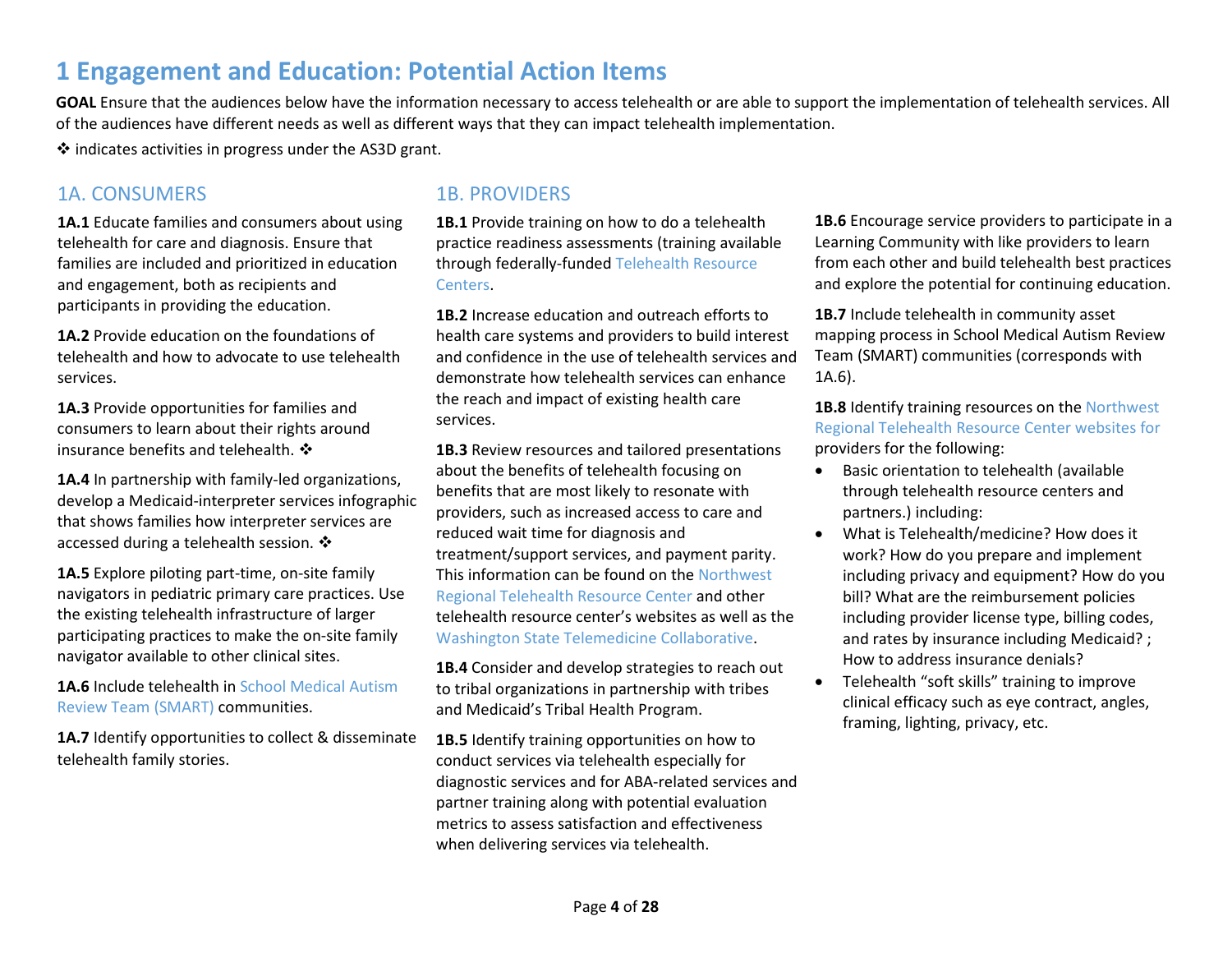## **1 Engagement and Education: Potential Action Items, cont.**

## 1C. INSURERS

**1C.1** Develop a strategy to inform and educate payers on needed telehealthrelated rules, clearly written insurance policies and provider guides, as well as clarity for billing codes that are eligible for telehealth.

**1C.2** Work with the Health Care Authority (HCA) Interpreter program to ensure equal access to services delivered via telehealth for culturally and linguistically diverse families.

### 1D. TELECOMMUNICATIONS

**1D.1** Identify telehealth resource organizations that can assist with communication strategies, training, and resources for connectivity. These may include the following organizations:

- [Federal United State Department of Agriculture \(USDA\) Telehealth](https://www.rd.usda.gov/programs-services/distance-learning-telemedicine-grants)  [Program](https://www.rd.usda.gov/programs-services/distance-learning-telemedicine-grants)
- [Washington State Department of Commerce](https://www.commerce.wa.gov/)
- [National and regional telehealth resource centers](https://www.telehealthresourcecenter.org/)  $\clubsuit$
- [Heath Resources and Services Administration](https://www.hrsa.gov/rural-health/telehealth/index.html) (HRSA)-Office for the [Advancement of Telehealth](https://www.hrsa.gov/rural-health/telehealth/index.html)

#### DEPARTMENT OF HEALTH

- **1.** Children with Special Health Care Needs staff and leadership to share the AS3D Telehealth Capacity Assessment, *Creating Connections: Addressing the Needs of Children with Autism and Other Developmental Disabilities Using Telehealth*, and the AS3D Telehealth Strategic Plan with key internal DOH partners, AS3D Telehealth Ad Hoc Committee, and other grant partners.  $\bullet^{\bullet}_{\bullet} \bullet$
- **2.** Explore opportunities to discuss and strategize the results of the AS3D Telehealth Capacity Assessment with the **[Washington](http://www.wsha.org/policy-advocacy/issues/telemedicine/washington-state-telemedicine-collaborative/)  [State Telemedicine Collaborative](http://www.wsha.org/policy-advocacy/issues/telemedicine/washington-state-telemedicine-collaborative/)** to reach larger medical systems and build their awareness about the possibility of providing telehealth resources to providers and services for children, youth and adults with autism and other developmental disabilities.
- **3.** Develop a strategy to inform and educate payers on needed telehealth-related rules and clearly written insurance policies as well as transparency for eligible telehealth billing codes (see 1C).
- 4. Address, engage and explore the telehealth needs of programs at the Department of Health, such as adolescent health, emergency preparedness, Children and Youth with Special Health Care Needs (CYSHCN) Program, and more.
- 5. Identify opportunities to obtain telehealth Continuing Education Units for different provider types.
- 6. Gather and disseminate telehealth resources for families and providers.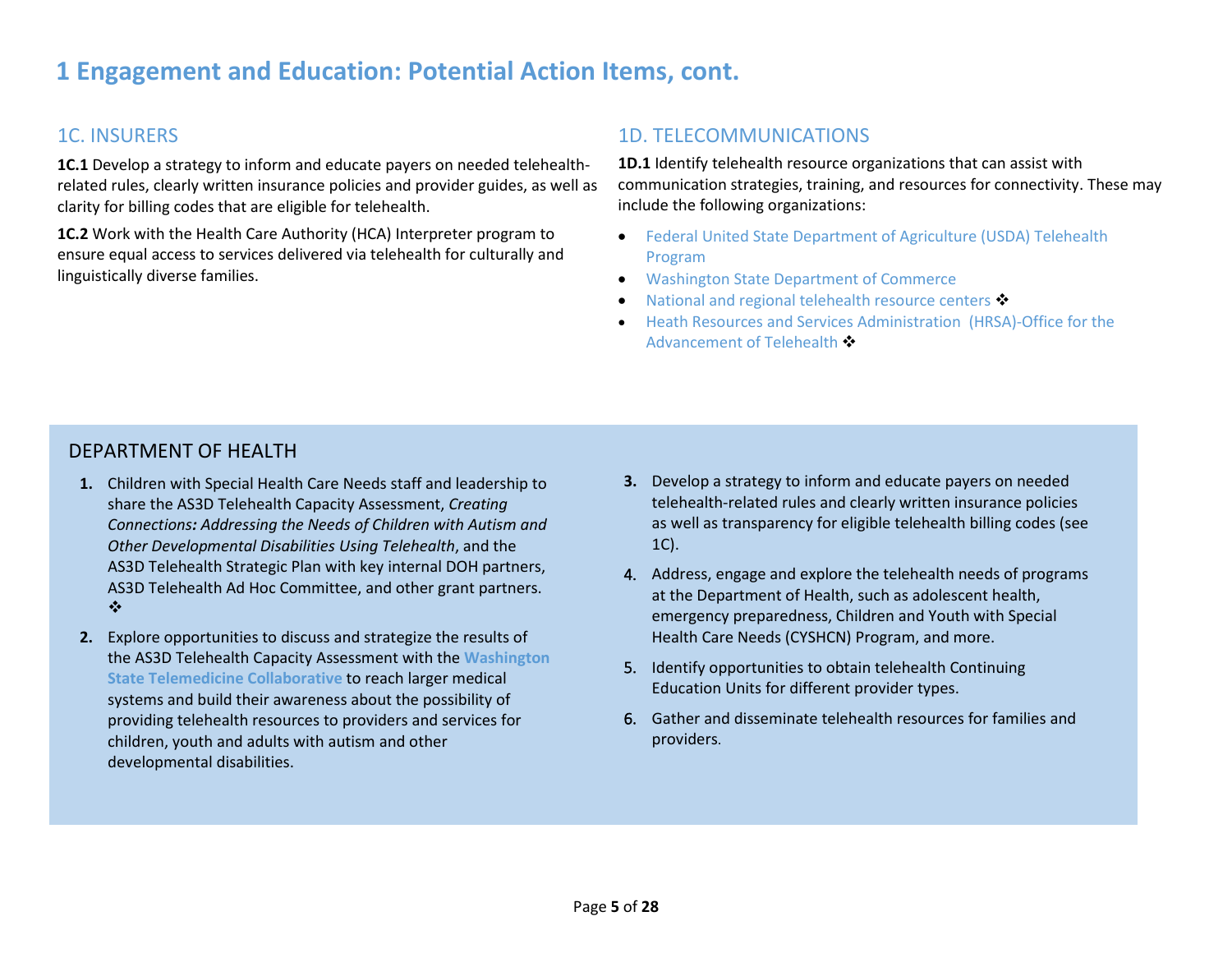## **2 Telehealth Infrastructure: Potential Action Items**

**GOAL** Work with the audiences below to build the necessary infrastructure for individuals and families to access telehealth.  $\clubsuit$  indicates activities in progress under the AS3D grant.

### 2A. CONSUMERS 2B. PROVIDERS

**2A.1** Develop a strategy to determine what equipment families will need and how to ensure access to it. Consumers may need personal computers, tablets, or smart phones, fast internet connections; or it may be necessary to build lending libraries for telehealth equipment or partner with nearby clinics to access resources. �

**2A.2** Partner with communities, including medically underserved and culturally and linguistically diverse communities, to determine how best to incorporate Telehealth into their communities' health care systems.

**2A.3** Provide technical assistance on how to access interpreter services during a telehealth session.

**2B.1** Coordinate with DOH's Rural Health Program to provide telehealth expansion workshops, drawing from lessons learned in past workshops, such as the funder's conference where there were state and federal agency staff who shared information about telehealth infrastructure and funding opportunities. ❖

**2B.2** Provide technical assistance on how to access interpreter services during a telehealth session for Medicaid covered services.

**2B.3** Identify telehealth platform resources such as ZOOM, store-and-forward, eVisit, and Skype for Business, and other HIPPA-compliant systems to introduce modalities to providers.  $\mathbf{\hat{*}}$ 

**2B.4** Provide opportunities for providers to share their experiences around negotiating business agreements for HIPAA compliant telehealth systems. ❖

**2B.5** Assist in the implementation of local demonstration projects to identify best practices.

**2B.6** Explore opportunities to implement telehealth activities in "non-traditional" settings, such as early intervention and child care centers to facilitate early diagnosis and intervention and in schools.

### 2C. INSURERS

**2C.1** Develop a strategy to ensure that there are clearly written policies around telehealth requirements that need to be met in order to bill; i.e., HIPAA compliance, store and forward, synchronous, etc.

### 2D. TELECOMMUNICATIONS

**2D.1** Learn fro[m Northwest Regional Telehealth](https://www.nrtrc.org/)  [Resource Center](https://www.nrtrc.org/) about the status of infrastructure development including access to broadband internet, hot spots, smartphone apps, telehealth platforms; e.g., ZOOM, Medical Records Interface.

**2D.2** Explore how telecommunications providers can help ensure access to telehealth services, especially for families that have restrictions on minutes on their smart phones or who need to access Wi-Fi.

### DEPARTMENT OF HEALTH

Ensure that partners are aware of telehealth standards around bandwidth and broadband infrastructure and as well as privacy and security published by organizations such as [Health](https://www.healthit.gov/faq/what-are-technical-infrastructure-requirements-telehealth)**IT**.gov and the Regional [Telehealth](http://www.telehealthresourcecenter.org/)  [Resource Centers.](http://www.telehealthresourcecenter.org/)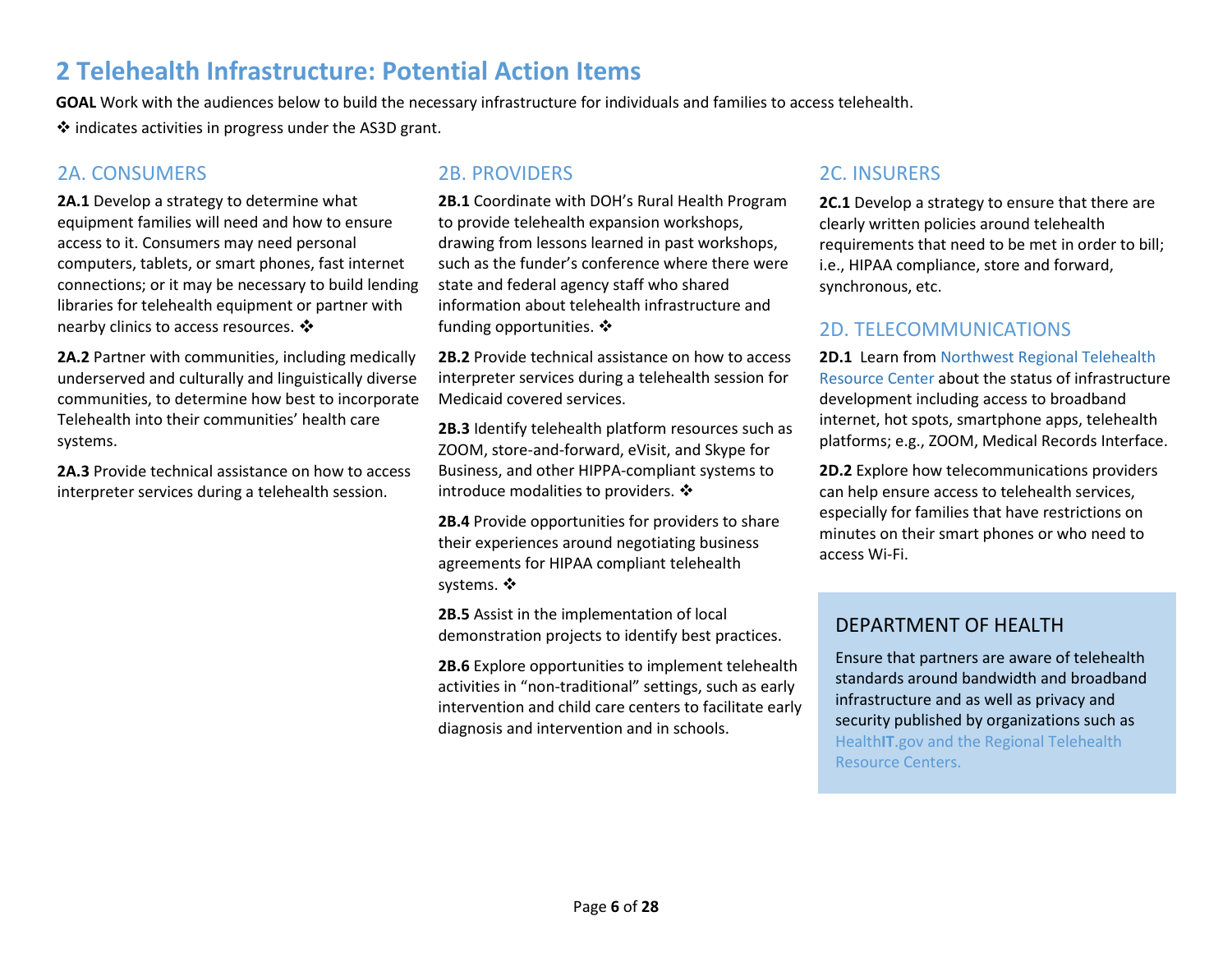## **3 Policy and Advocacy: Potential Action Items**

GOAL Ensure that needed policy changes occur to support the implementation of telehealth and provide resources and opportunities to advocate for telehealth.  $\cdot$  indicates activities in progress under the AS3D grant.

#### 3A. CONSUMERS 3B. PROVIDERS

**3A.1** Identify opportunities for families, including those from medically underserved and culturally and linguistically diverse communities, that want to engage with their providers and insurers about accessing telehealth if that is their preferred mode of interaction.

**3A.2** Convene a telehealth learning community with families and consumers to provide a place to learn more about telehealth and strategize how to advocate for its use.

**3A.3** Involve organizations such [Open Doors for](https://www.multiculturalfamilies.org/)  [Multicultural Families](https://www.multiculturalfamilies.org/) an[d Washington State](https://www.wascla.org/)  [Coalition for Language Access](https://www.wascla.org/) as to ensure and support access to Medicaid-brokered interpreters for Medicaid-covered services provided via telehealth.

**3B.1** Identify opportunities for providers to access interpreter services for Medicaid-covered clients.

**3B.2** Identify existing opportunities such as the [Washington State Telemedicine Collaborative](http://www.wsha.org/policy-advocacy/issues/telemedicine/washington-state-telemedicine-collaborative/) or convene a telehealth learning community with providers to provide a place to learn more about telehealth and strategize how to advocate for its  $use.$   $\clubsuit$ 

**3B.3** Identify a mechanism to address insurance issues including tracking and appealing denials for covered services.

**3B.4** Identify venues for addressing insurance reimbursement rates in order to ensure access to ABA and ABA related services by qualified ABA providers.

**3B.5** Identify a strategy to educate providers on state licensing requirements and options for multi-state licensure (i.e. the Interstate Medical License Compact) and which license types and states where this is available.

### OVERARCHING POLICY ISSUE: PAYMENT PARITY

There is parity for the provision of telehealth in Medicaid and in the commercial insurance plans but currently no legislatively mandated *payment* parity for telehealth in Washington State.

Studies support assertion that telehealth increases the use of services while also increasing access to services.

This makes implementation and expansion of telehealth risky for providers. Providers in other states where there is no legislatively mandated payment parity have received significant reductions in reimbursement when services are delivered via telehealth which reduces investment in telehealth delivery. However, it should be noted that Washington Medicaid currently does not differentiate payment between services delivered via telehealth versus in person.

Th[e Washington State Telemedicine Collaborative](http://www.wsha.org/policy-advocacy/issues/telemedicine/washington-state-telemedicine-collaborative/) is working with the state legislature to address this issue through the [WA Legislation: SB 6399 -](http://apps2.leg.wa.gov/billsummary?BillNumber=6399&Year=2017&BillNumber=6399&Year=2017) [Payment Parity Pilot.](http://apps2.leg.wa.gov/billsummary?BillNumber=6399&Year=2017&BillNumber=6399&Year=2017) From both the consumer and provider perspective, payment parity must happen for telehealth adoption to succeed.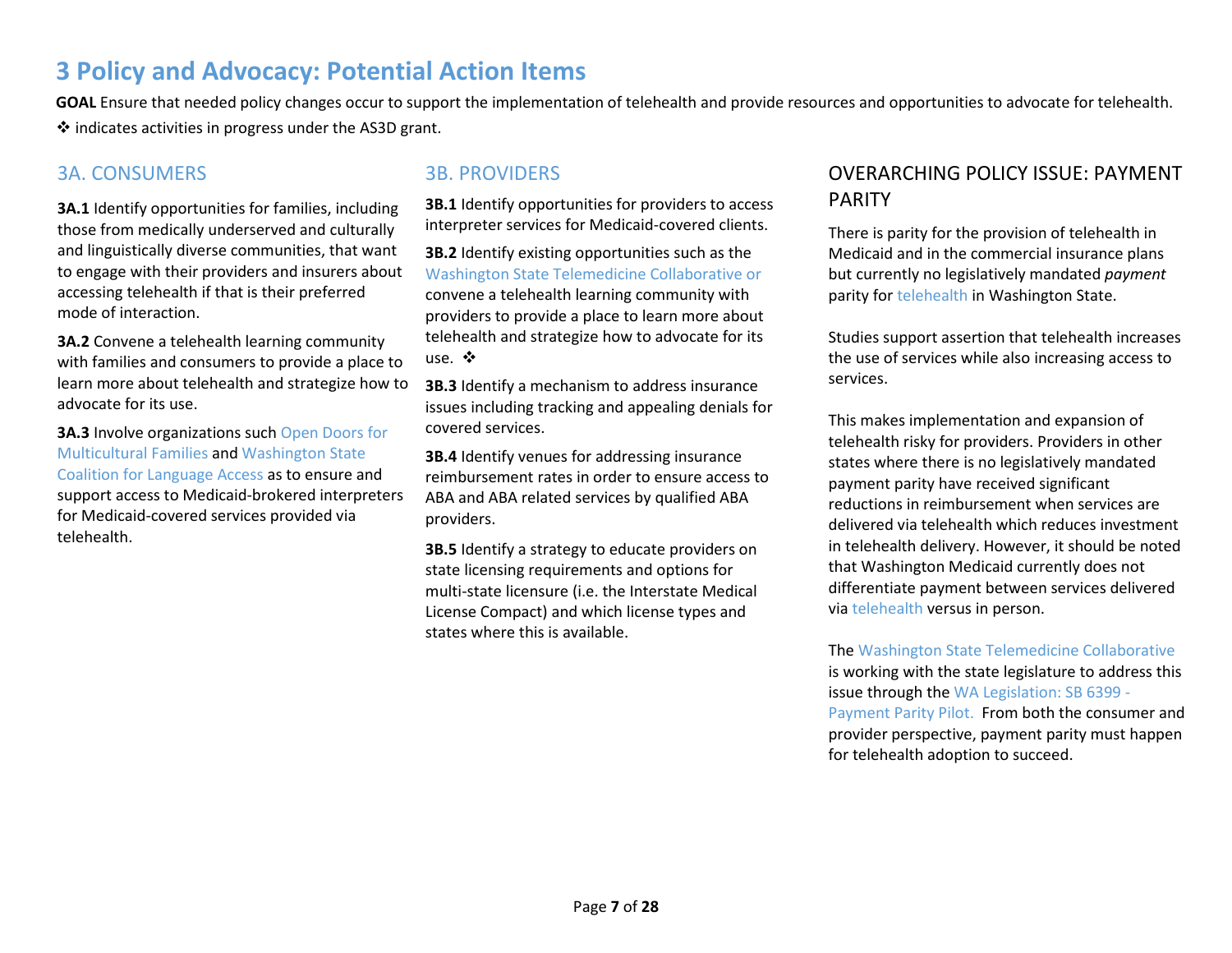## **3 Policy and Advocacy: Potential Action Items, cont.**

## 3C. INSURERS

**3C.1** Identify opportunities for insurance companies to clearly articulate their policies and coverage surrounding telehealth, including billing codes, ABA and related services, provider license type, how and to bill for telehealth services.

**3C.2** Work with the Office of the Insurance Commissioner to determine if there will be policies developed and enacted that address laws passed in Washington to support telehealth (e.g., RCW 48.43.735 Reimbursement of Healthcare Services provided through Telemedicine or Store and Forward Technology).

**3C.3** Identify opportunities to expand allowable telehealth billing codes with insurers, including Medicaid, to include remote monitoring and eVisits.

**3C.4** Work with insurers to identify opportunities for telehealth payment parity, providing reimbursement to contracted providers at an equal rate to in-person care.

**3C.5** Explore opportunities for telehealth reimbursement to include a technology installation/training fee.

**3C.6** Work with insurers and the state legislature to eliminate the requirement for an associated office visit between the eligible patient and referring health care provider for telehealth storeand-forward reimbursement.

**3C.7** Work with insurers and the state legislature to enable any licensed or qualified provider to be reimbursed for telehealth services.

**3C.8** Work with insurers and the state legislature to expand the definition of "telemedicine" in law to include asynchronous services and remote patient monitoring.

#### 3D. TELECOMMUNICATIONS

**3D.1** Explore how telecommunications providers can help ensure access to telehealth services, especially for families that have restrictions on minutes on their smart phones or who need to access WiFi.

#### DEPARTMENT OF HEALTH

Will develop strategies for the following policy items:

- **1.** Partnering with the professional licensing boards to provide guidance to DOH-licensed providers about telehealth.
- **2.** Developing and publishing interstate compact information that includes requirements and rules about telehealth for providers not located in Washington State.
- **3.** Disseminating the findings and recommendations from the [AS3D](https://www.doh.wa.gov/YouandYourFamily/InfantsandChildren/HealthandSafety/ChildrenwithSpecialHealthCareNeeds/Publications)  [Telehealth Capacity Assessment](https://www.doh.wa.gov/YouandYourFamily/InfantsandChildren/HealthandSafety/ChildrenwithSpecialHealthCareNeeds/Publications) and related publications to key stakeholders including DOH licensing and the [State Telemedicine](http://www.wsha.org/policy-advocacy/issues/telemedicine/washington-state-telemedicine-collaborative/)  [Collaborative.](http://www.wsha.org/policy-advocacy/issues/telemedicine/washington-state-telemedicine-collaborative/)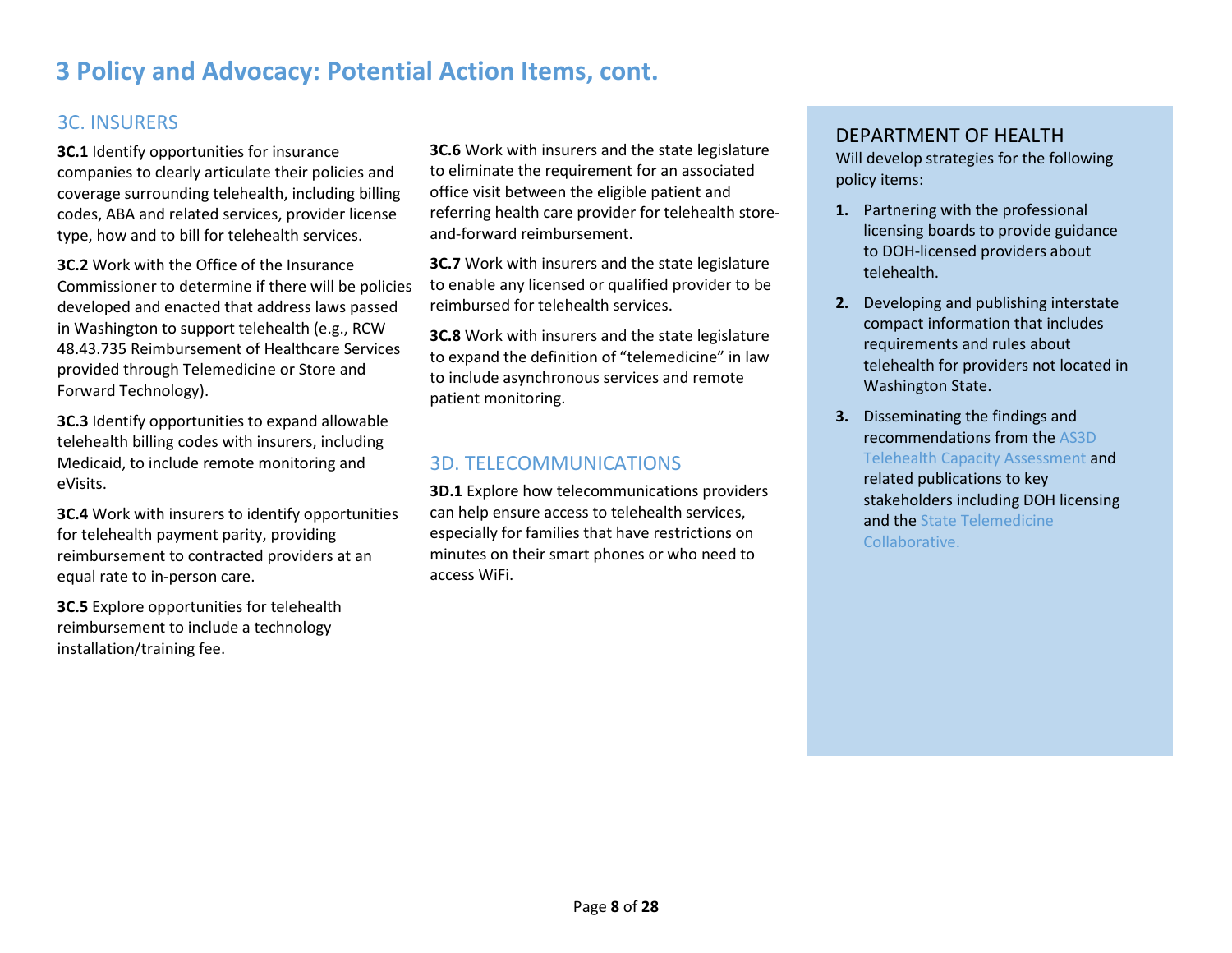## **AS3D Telehealth Projects Currently Under Way**

**During Year 2 of the AS3D Grant, the following telehealth strategies are being implemented covering some the activities listed above.**

#### **Mentoring Projects**

Department of Health staff in the Children and Youth with Special Health Care Needs (CYSHCN) Program are working with contractors and partners to build telehealth infrastructure and mentor other providers through the AS3D Initiative.

#### **Neurodevelopmental Centers (NDCs)**

Two NDCs expressed interest in advancing service delivery via telehealth after participating in the AS3D Telehealth capacity assessment. They are now contracted with DOH to increase the capacity for autism diagnosis and for ABA supervision, parent training, and other allowable telehealth services. They are in the process of obtaining start-up equipment and software to develop and improve their telehealth infrastructure, negotiating a business agreement for HIPAA-compliant software, and training parents/families and staff (for example, providing training to families on services including therapies). In addition, the NDCs provide mentoring opportunities on a limited basis to other NDCs to support telehealth efforts. The NDCs are developing training modules that other NDCs can use. In addition, when implementing telehealth activities, a series of plan, do, study, act (PDSA) cycles will be included for on-going quality improvement. **Action Items 1A.5, 1B.2, 1B.4, 2B.3**

#### **Northwest Autism Center – Developing Foundational Telehealth Building Blocks for children with ASD/DD**

Northwest Autism Center is developing a telehealth implementation plan in their practice that incorporates all the evidence-based standards of care in a clinical setting. Specifically, the Northwest Autism Center is developing inhouse infrastructure to provide ASD/DD services via telehealth as well as identifying, exploring, and implementing opportunities for telehealth training for providers and families. Further, the Northwest Autism Center is increasing capacity to provide family navigator trainings for professionals

and to provide family navigator services for families of children with ASD/DD. Northwest Autism Center will share their lessons learned with AS3D grant partners. **Action Items 1A.5, 1B.2, 1B.4, 2B.3**

So far the lessons learned from the Northwest Autism Center include the need to:

- Establish technology standards including Health Insurance Portability and Accountability Act of 1996 (HIPAA) compliance
- Evaluate access to internet bandwidth at both the distance and originating site of the telehealth visit
- Have a process for intake and assessment of the therapeutic modality
- Have ready access to consumer and provider training and information through a variety of modalities including internet, mail, etc.
- Evaluate environmental constraints (for example, physical location)
- Assess technology effectiveness
- Provide access to interpreter services
- Have clearly articulated billing and reimbursement policies
- Have long-term strategies for reimbursement to ensure long-term sustainability

#### **Telehealth and Interpreter Services**

Accessing interpreter services is a critical aspect for quality clinical service delivery. In telehealth, access to interpreter services takes on a new dimension. In order to address the needs of families of culturally and linguistically diverse language backgrounds, DOH has been in contact with the Health Care Authority (HCA) Medicaid Interpreter program to find opportunities to provide technical assistance, such as developing interpreter information sheets on telehealth and training Medicaid providers and consumers on telehealth. **Action Items 1C.2, 2B.2, 3B.1**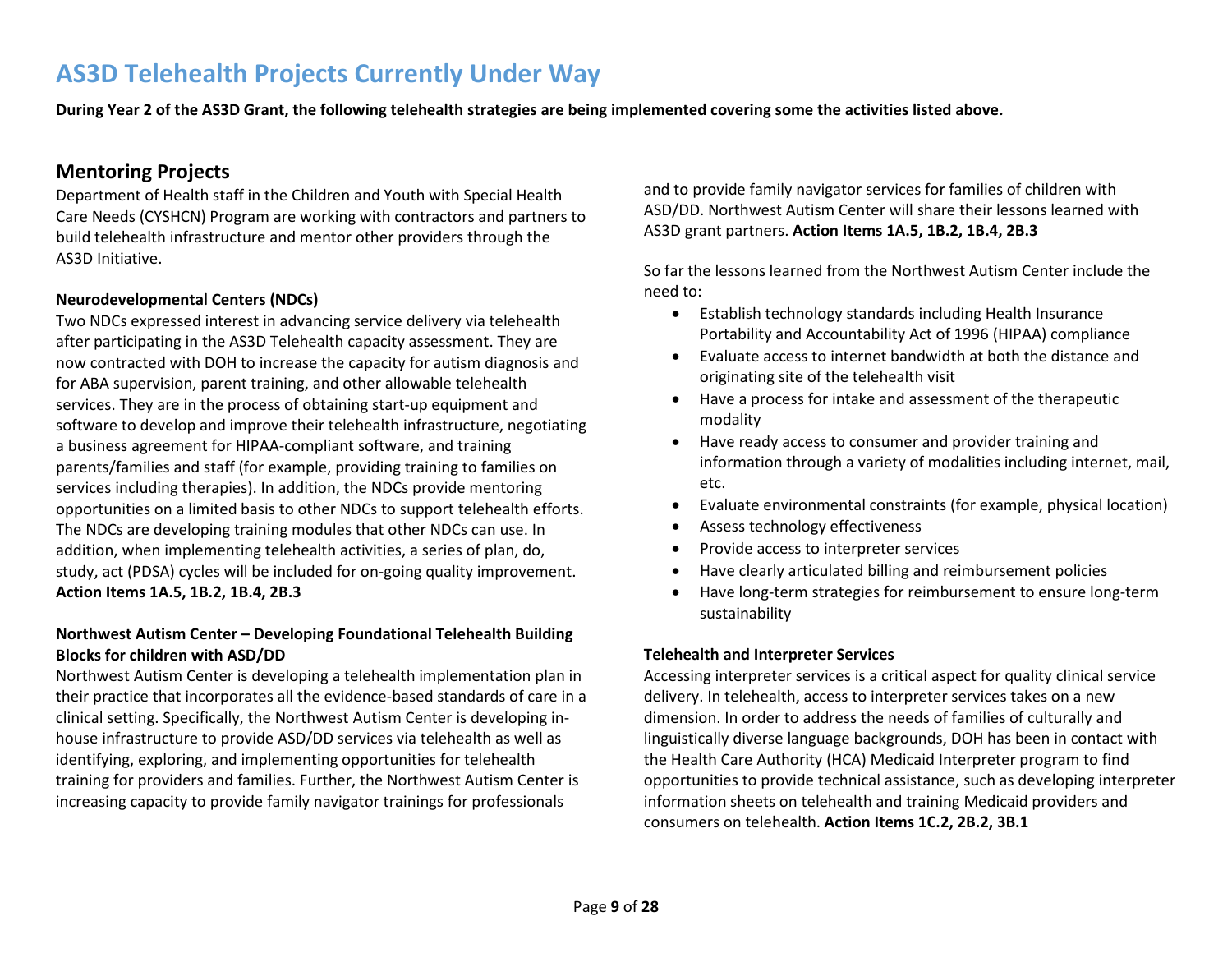# **Data and Metrics for Evaluating Telehealth Efforts**

It is important to evaluate the work we do to advance telehealth. Our partners recommended the measures below to provide information for foundational building blocks for telehealth and to evaluate telehealth efforts. This is not an exhaustive list and are open to modification, but is a place to start for implementation or expansion of telehealth efforts. These evaluation measures may be not realized during the life of the AS3D grant.

|    | <b>Potential Measures</b>                                                                                                                                                                                                                                                                                                                                                                                                                                                                                                            | <b>Engagement</b><br>& education | <b>Telehealth</b><br><b>Infrastructure</b> | Policy &<br><b>Advocacy</b> |
|----|--------------------------------------------------------------------------------------------------------------------------------------------------------------------------------------------------------------------------------------------------------------------------------------------------------------------------------------------------------------------------------------------------------------------------------------------------------------------------------------------------------------------------------------|----------------------------------|--------------------------------------------|-----------------------------|
| 1. | Track activities identifying when families and communities were consulted and included in planning and development of<br>telehealth activities and why. [Action Items: 1A.1, 3A.1]<br>Data Source: To be determined by the entity responsible for the activity                                                                                                                                                                                                                                                                       | $\boxtimes$                      |                                            | $\boxtimes$                 |
| 2. | Level of family and client satisfaction with telehealth services. [Action Items: 1B.5]<br>Data Source: Telehealth post-appointment evaluations from providers.                                                                                                                                                                                                                                                                                                                                                                       | $\boxtimes$                      | $\boxtimes$                                |                             |
| З. | Clinical measures of progress in treatment goals with comparators with in-person services - parent and clinician. [Action<br><b>Items: 1B.5]</b><br>Data Source: Existing clinical measures to be identified.                                                                                                                                                                                                                                                                                                                        | $\boxtimes$                      |                                            |                             |
| 4. | Comprehensive tracking of insurance coverage* as well as successful and unsuccessful prior authorization and billing<br>experiences (e.g., paid/denied/partial payment). [Action Items:1B.4, 2C.1, 3C.1]<br>* name of insurer, the company's telehealth policies, and when available, tracking specific billing codes that are allowed via telehealth,<br>rates, etc.<br>Potential Data Source: Providers, advocacy organizations, Health Care Authority, Office of the Insurance Commissioner,<br><b>All Payers Claims Database</b> |                                  | $\boxtimes$                                | $\boxtimes$                 |
| 5. | Metrics of applied behavior analysis and parent training program fidelity and quality. [Action Items: 1B.5]<br><b>Data Source:</b> Existing clinical measures to be identified                                                                                                                                                                                                                                                                                                                                                       |                                  | $\boxtimes$                                |                             |
| 6. | Number of provider trainings conducted about telehealth and level of training satisfaction and knowledge gain among<br>participants. [Action Items: 1B.2]<br><b>Data Source: Grant Partners</b>                                                                                                                                                                                                                                                                                                                                      | $\boxtimes$                      | $\boxtimes$                                |                             |
| 7. | Number of products produced (i.e., telehealth training modules, briefing papers, infographics, educational materials, etc.).<br>Action Items: 1B.4]<br><b>Data Source:</b> To be determined                                                                                                                                                                                                                                                                                                                                          | $\boxtimes$                      |                                            | ⋉                           |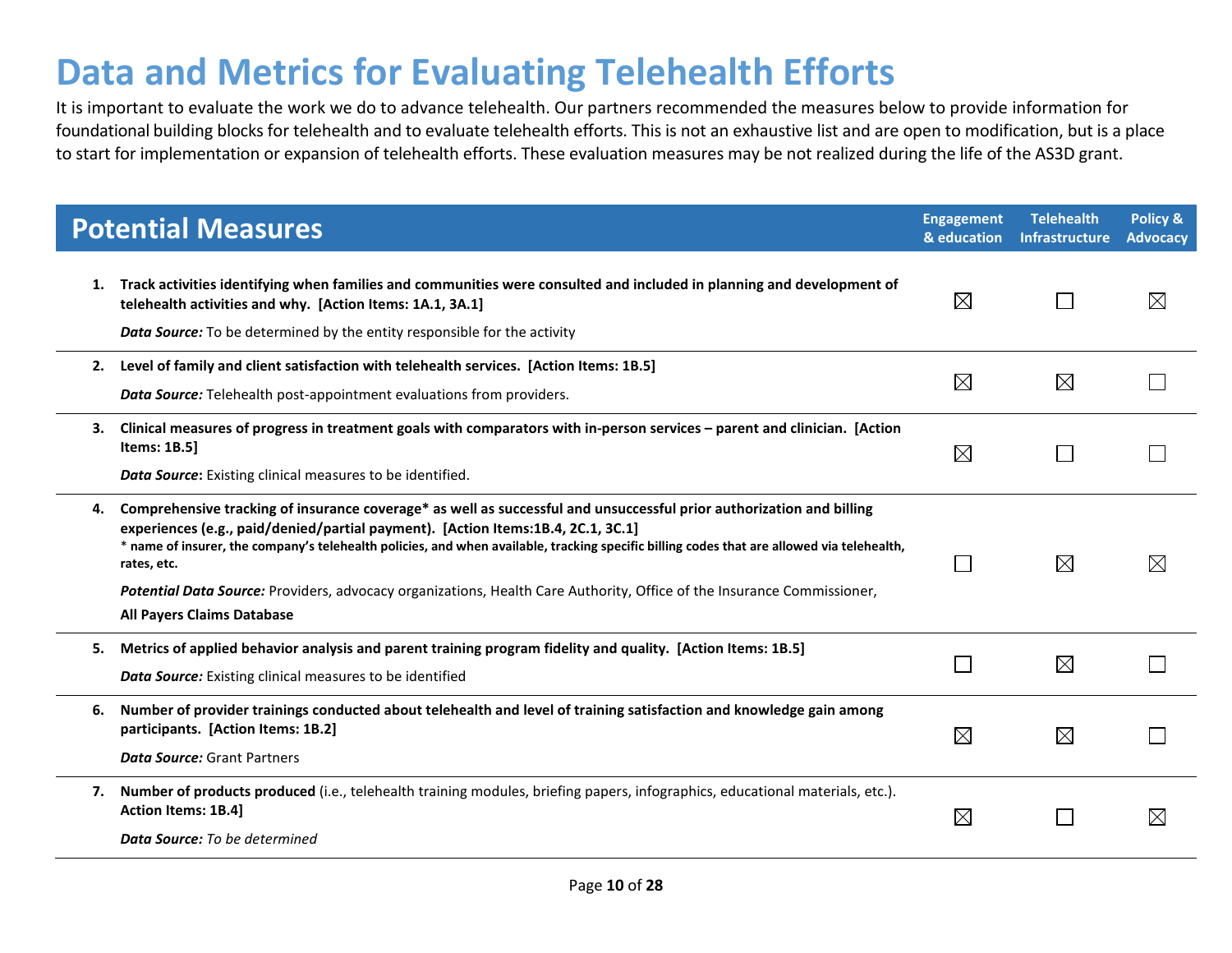| <b>Potential Measures</b>                                                                                                                                                                                                                              | <b>Engagement</b><br>& education | <b>Telehealth</b><br><b>Infrastructure</b> | Policy &<br><b>Advocacy</b> |
|--------------------------------------------------------------------------------------------------------------------------------------------------------------------------------------------------------------------------------------------------------|----------------------------------|--------------------------------------------|-----------------------------|
| Number of cooperative agreements across AS3D grant partner agencies for telehealth mentoring partnerships and process<br>8.<br>evaluations of mentee participation.<br>[Action Items: 1B.5]<br><b>Data Source: Grant Partners</b>                      |                                  |                                            |                             |
| Number of business agreements by grant partners implementing telehealth that are negotiated with HIPAA-compliant<br>9.<br>videoconferencing platforms, such as ZOOM and Skype for Business. [Action Items: 2B.3]<br><b>Data Source: Grant Partners</b> | L.                               | $\boxtimes$                                |                             |
| 10. Increase in the number of AS3D grant partners that have practices that are implementing telehealth. [Action Items: 1B.1]<br><b>Data Source: Grant Partners</b>                                                                                     | l.                               | $\boxtimes$                                |                             |
| 11. Family Experience. Lessons learned from family stories which could include indicators of improvement or areas for<br>improvement gleaned from family stories. [Action Items: 1A.7]<br><b>Data Source: Grant Partners</b>                           | $\boxtimes$                      | $\mathsf{L}$                               | $\boxtimes$                 |
| 12. Number of successful telehealth sessions with access to Medicaid-funded interpreters. [Action Items: 1C.2, 2B.2, 3B.1]<br><b>Data Source: Grant partners</b>                                                                                       | L.                               | $\boxtimes$                                |                             |
| 13. Lessons learned from Plan, Do Study Act (PDSA) cycles completed for organizations implementing telehealth. [Action<br>Items: 1B.5]<br><b>Data Source: Grant partners</b>                                                                           | $\Box$                           | $\boxtimes$                                |                             |
| 14. Measured knowledge gains for families engaging in trainings. [Action Items: 1B.5]<br><b>Data Source: Grant partners</b>                                                                                                                            | $\boxtimes$                      |                                            |                             |
| 15. Number of grant partners that are engaged with larger health care systems to support access to telehealth services with<br>community-based providers. [Action Items: 1B.1]<br><b>Data Source: Grant partners</b>                                   | $\Box$                           | $\boxtimes$                                |                             |
| 16. Number of no-shows before and after implementation of telehealth program (no-shows expected to decrease with<br>implementation of telehealth option)                                                                                               | $\boxtimes$                      |                                            |                             |
| 17. Number of appointments disrupted or cancelled due to telehealth technology-related issues                                                                                                                                                          | l.                               | $\boxtimes$                                |                             |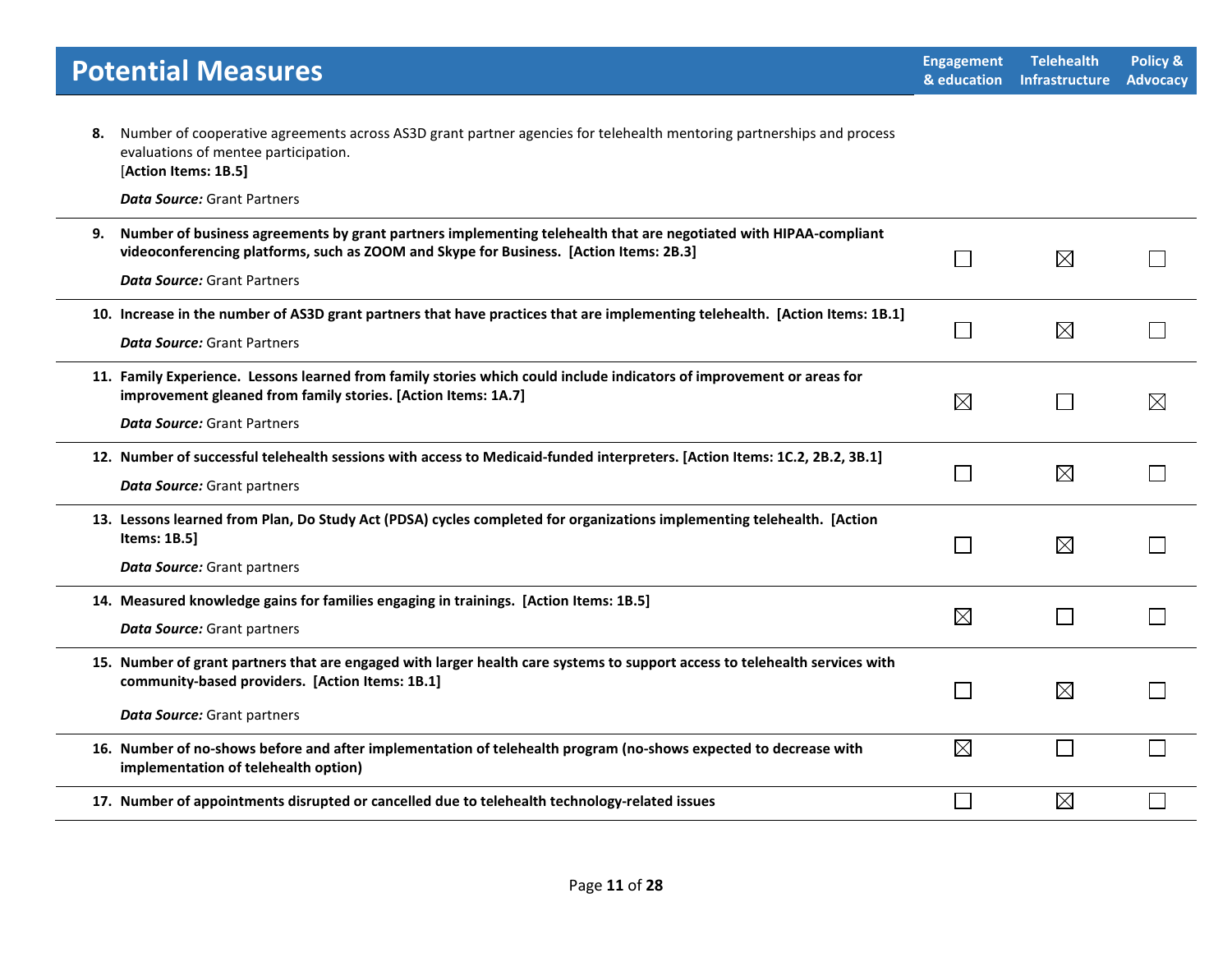# **CREATING CONNECTIONS STRATEGIC PLAN NEXT STEPS** ACTION PLAN TEMPLATES

In order to increase access to telehealth for families of children with autism spectrum disorder and other developmental disabilities, we need the help of our partners and others involved in advancing telehealth. The working action templates on the following pages identify partners who are doing or may be planning to do activities to support telehealth. Additionally, these templates can be used by any entity interested in expanding access to services through telehealth to explore next steps. As action items are in progress or accomplished, we will update and post the Action Plan templates. Each template covers the three topic areas below for each of the four different audiences: consumers, providers, insurers, and telecommunications.

- **1. Engagement and Education**
- **2. Telehealth Infrastructure**
- **3. Policy and Advocacy**

## GUIDING KEY QUESTIONS

When working through the templates, keep the following questions in mind:

- What partners are already taking on this work or similar work?
- Who are they partnering with?
- If there is a desire to lead on an action item, but no capacity, what is needed?
- What items don't feel doable now?
- Who has the authority to complete action items?
- Is there another organization doing this work?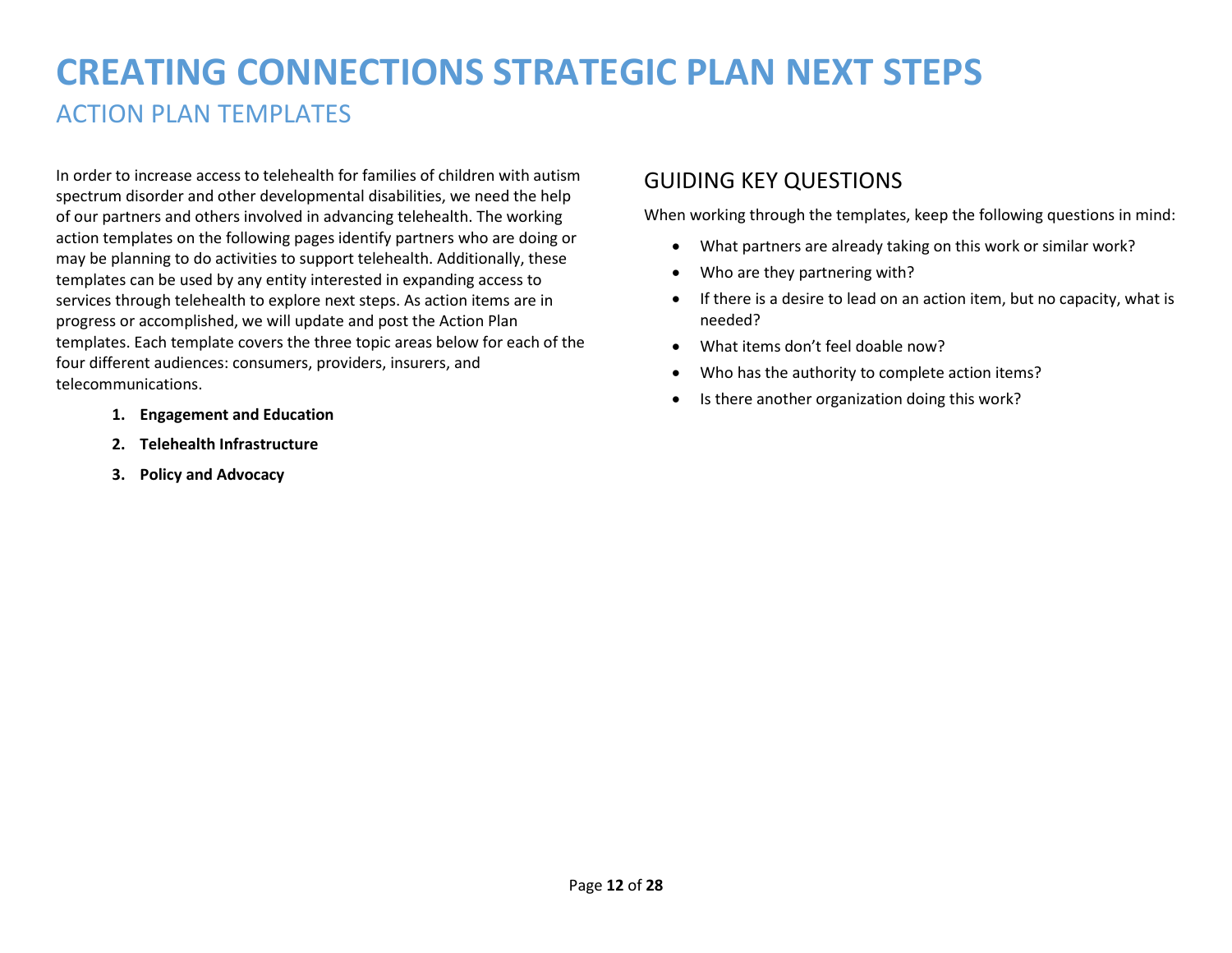## SAMPLE ACTION PLAN TEMPLATE

#### **SAMPLE OF AS3D TELEHEALTH ACTIVITIES GRANT SUPPORTED AS OF JULY 2018\***

## **1. Engagement and Education Action Items CONSUMERS**

| <b>ACTIVITY DESCRIPTION</b>                                                                                                                                                                                                                                | <b>IN PROGRESS?</b> | <b>ORGANIZATIONS INVOLVED</b><br>(current or future) | <b>STRATEGY/PROGRESS</b>                                                         | <b>GOALS/TIMEFRAME</b> | <b>NOTES</b>                                                                                                                |
|------------------------------------------------------------------------------------------------------------------------------------------------------------------------------------------------------------------------------------------------------------|---------------------|------------------------------------------------------|----------------------------------------------------------------------------------|------------------------|-----------------------------------------------------------------------------------------------------------------------------|
| <b>1A.1 Educate families and</b><br>consumers about using telehealth<br>for care and diagnosis. Ensure that<br>families are included and prioritized<br>in education and engagement, both<br>as recipients and participants in<br>providing the education. |                     | Kindering & Holly Ridge NDCs<br>(current)            |                                                                                  |                        | As of 5/2018, these<br>organizations are in the<br>initial stages of this work<br>in targeted areas in<br>Washington state. |
| 1A.2 Provide education on the<br>foundations of telehealth and how<br>to advocate to use telehealth<br>services.                                                                                                                                           |                     | NDCs (current)                                       |                                                                                  |                        | As of 5/2018, these<br>organizations are in the<br>initial stages of this work<br>in targeted areas in<br>Washington state. |
| 1A.3 Provide opportunities for<br>families and consumers to learn<br>about their rights around insurance<br>benefits and telehealth.                                                                                                                       |                     | WAAA (future)                                        | WAAA staff is working on<br>gaining knowledge around<br>telehealth and insurance | By 8/2018              | Notes from trainings,<br>policies, and other<br>information to be shared<br>with DOH                                        |
| 1A.4 In partnership with family-led<br>organizations, develop a Medicaid-<br>interpreter services infographic that<br>shows families how interpreter<br>services are accessed during a<br>telehealth session.                                              |                     | HCA (future)                                         |                                                                                  |                        | pending HCA Interpreter<br>program implementation                                                                           |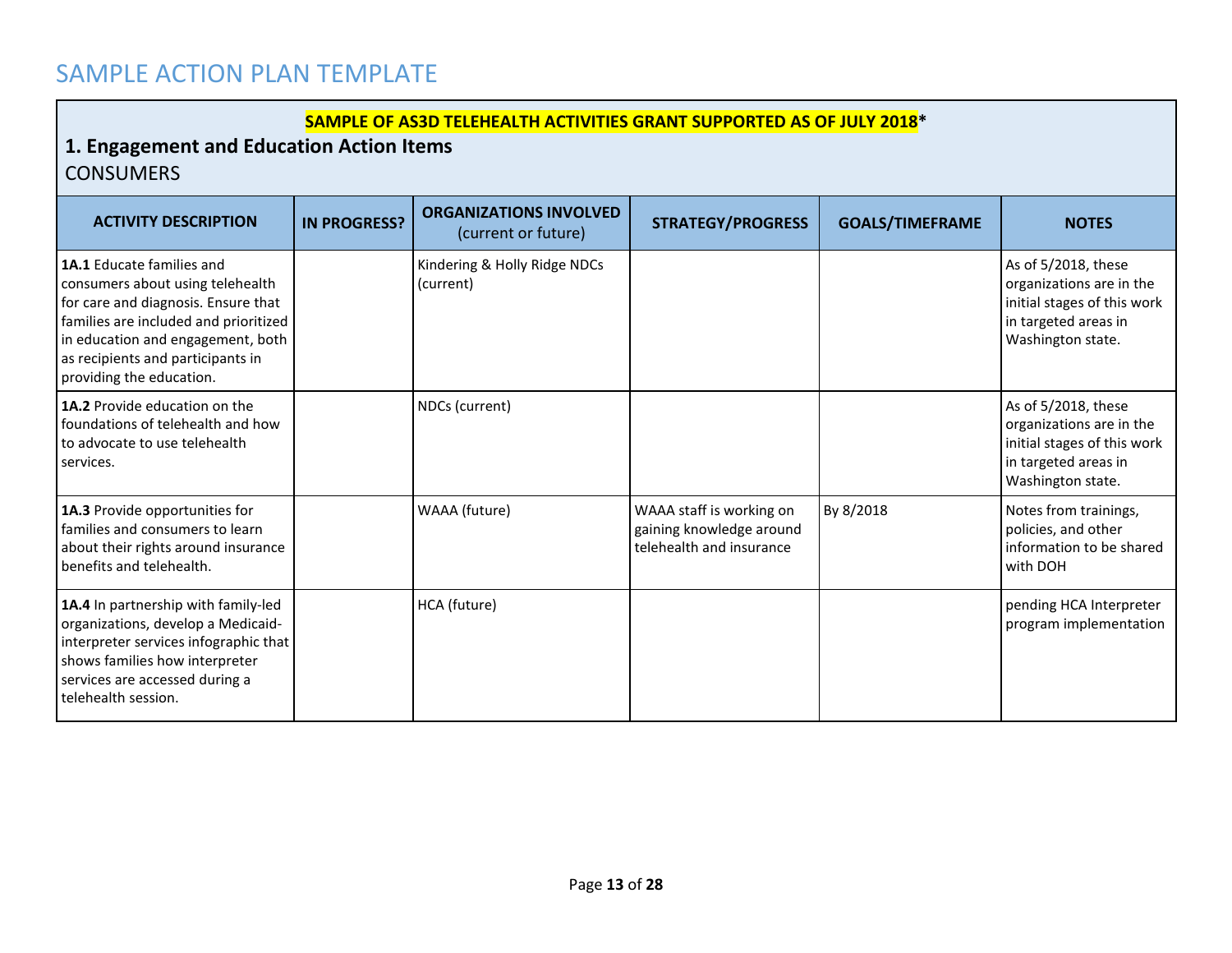### **SAMPLE OF AS3D TELEHEALTH ACTIVITIES GRANT SUPPORTED AS OF JULY 2018\***

## **1. Engagement and Education Action Items CONSUMERS**

| <b>ACTIVITY DESCRIPTION</b>                                                                                                                                                                                                                                             | <b>IN PROGRESS?</b> | <b>ORGANIZATIONS INVOLVED</b><br>(current or future)           | <b>STRATEGY/PROGRESS</b>                                                                                                                                                                                          | <b>GOALS/TIMEFRAME</b> | <b>NOTES</b> |
|-------------------------------------------------------------------------------------------------------------------------------------------------------------------------------------------------------------------------------------------------------------------------|---------------------|----------------------------------------------------------------|-------------------------------------------------------------------------------------------------------------------------------------------------------------------------------------------------------------------|------------------------|--------------|
| 1A.5 Explore piloting part-time, on-<br>site family navigators in pediatric<br>primary care practices. Use the<br>existing telehealth infrastructure of<br>larger participating practices to<br>make the on-site family navigator<br>available to other clinical sites. | yes                 | WAAA (current)                                                 | WAAA is currently in<br>partnership with<br>HopeCentral.                                                                                                                                                          |                        |              |
| 1A.6 Include telehealth in School<br><b>Medical Autism Review Team</b><br>(SMART) communities.                                                                                                                                                                          |                     | UW-MHPP (future)                                               | Future activity of the School<br><b>Medical Autism Review</b><br>Team (SMART).                                                                                                                                    |                        |              |
| 1A.7 Identify opportunities to<br>collect & disseminate telehealth<br>family stories.                                                                                                                                                                                   | ves                 | DOH-Family Engagement<br>Coordinator (future)<br>NDCs (future) | Could build on existing<br>family stories to include<br>telehealth<br>NDCs already collect family<br>stories as a contracts<br>deliverable, could also<br>collect family stories re:<br>experience via telehealth |                        |              |

\*These activities only reflect those that have AS3D funding. There are other telehealth activities for children with ASD/DD that are occurring in Washington State.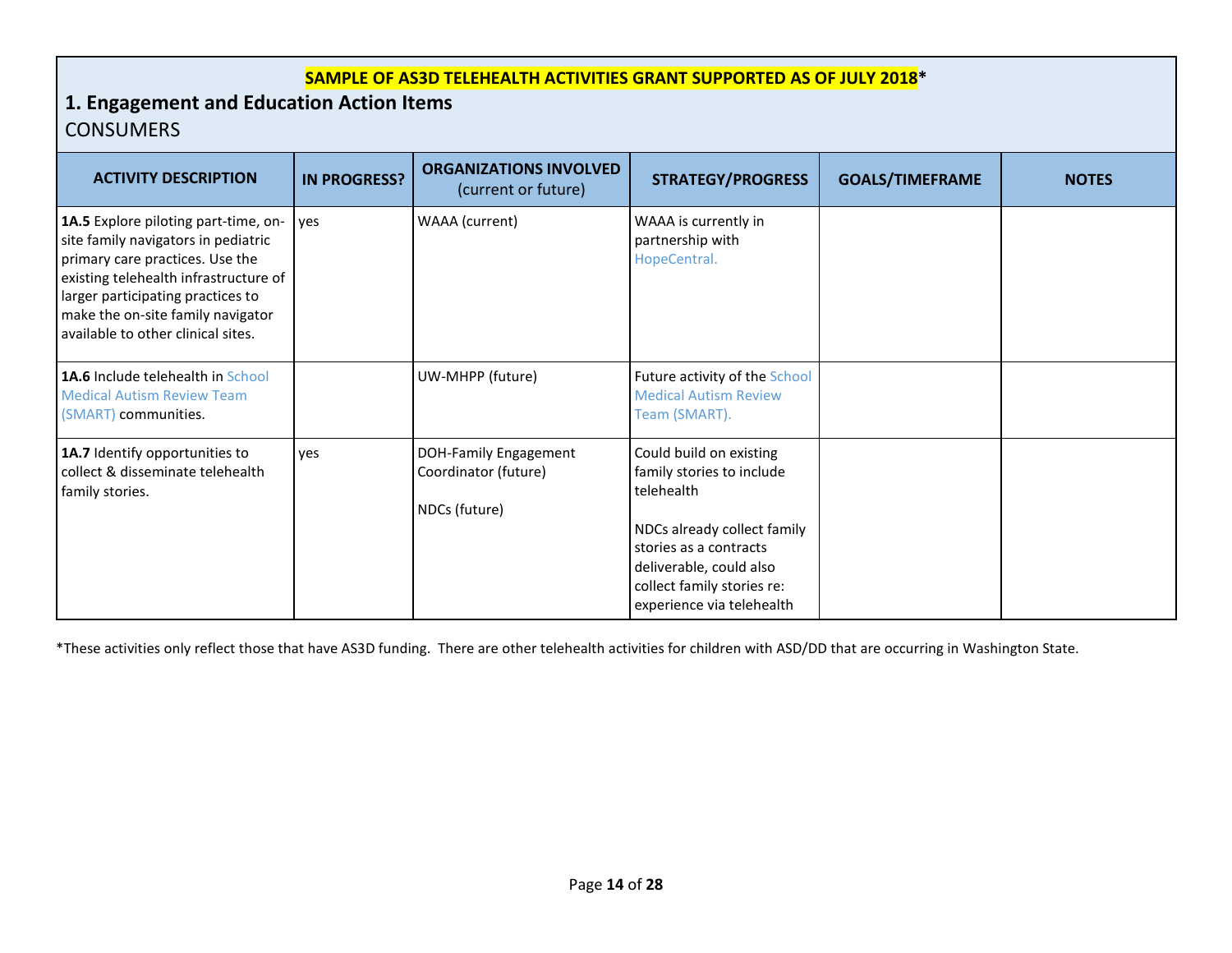## ACTION PLAN TEMPLATES

Please use the following action plan templates to plan telehealth activities as needed. The first template shows some of the current activities of AS3D grant and our partners.

If you or your organization would like to consult with the AS3D project lead for telehealth, please contact us at [cshcn.support@doh.wa.gov.](mailto:CSHCN.SUPPORT@DOH.WA.GOV)

| <b>1 Engagement and Education Action Items</b><br><b>CONSUMERS</b>                                                                                                                                                                                  |                     |                                                      |                          |                        |              |  |  |
|-----------------------------------------------------------------------------------------------------------------------------------------------------------------------------------------------------------------------------------------------------|---------------------|------------------------------------------------------|--------------------------|------------------------|--------------|--|--|
| <b>ACTIVITY DESCRIPTION</b>                                                                                                                                                                                                                         | <b>IN PROGRESS?</b> | <b>ORGANIZATIONS INVOLVED</b><br>(current or future) | <b>STRATEGY/PROGRESS</b> | <b>GOALS/TIMEFRAME</b> | <b>NOTES</b> |  |  |
| 1A.1 Educate families and<br>consumers about using telehealth<br>for care and diagnosis. Ensure that<br>families are included and prioritized<br>in education and engagement, both<br>as recipients and participants in<br>providing the education. |                     |                                                      |                          |                        |              |  |  |
| <b>1A.2</b> Provide education on the<br>foundations of telehealth and how<br>to advocate to use telehealth<br>services.                                                                                                                             |                     |                                                      |                          |                        |              |  |  |
| 1A.3 Provide opportunities for<br>families and consumers to learn<br>about their rights around insurance<br>benefits and telehealth.                                                                                                                |                     |                                                      |                          |                        |              |  |  |
| 1A.4 In partnership with family-led<br>organizations, develop a Medicaid-<br>interpreter services infographic that<br>shows families how interpreter<br>services are accessed during a<br>telehealth session.                                       |                     |                                                      |                          |                        |              |  |  |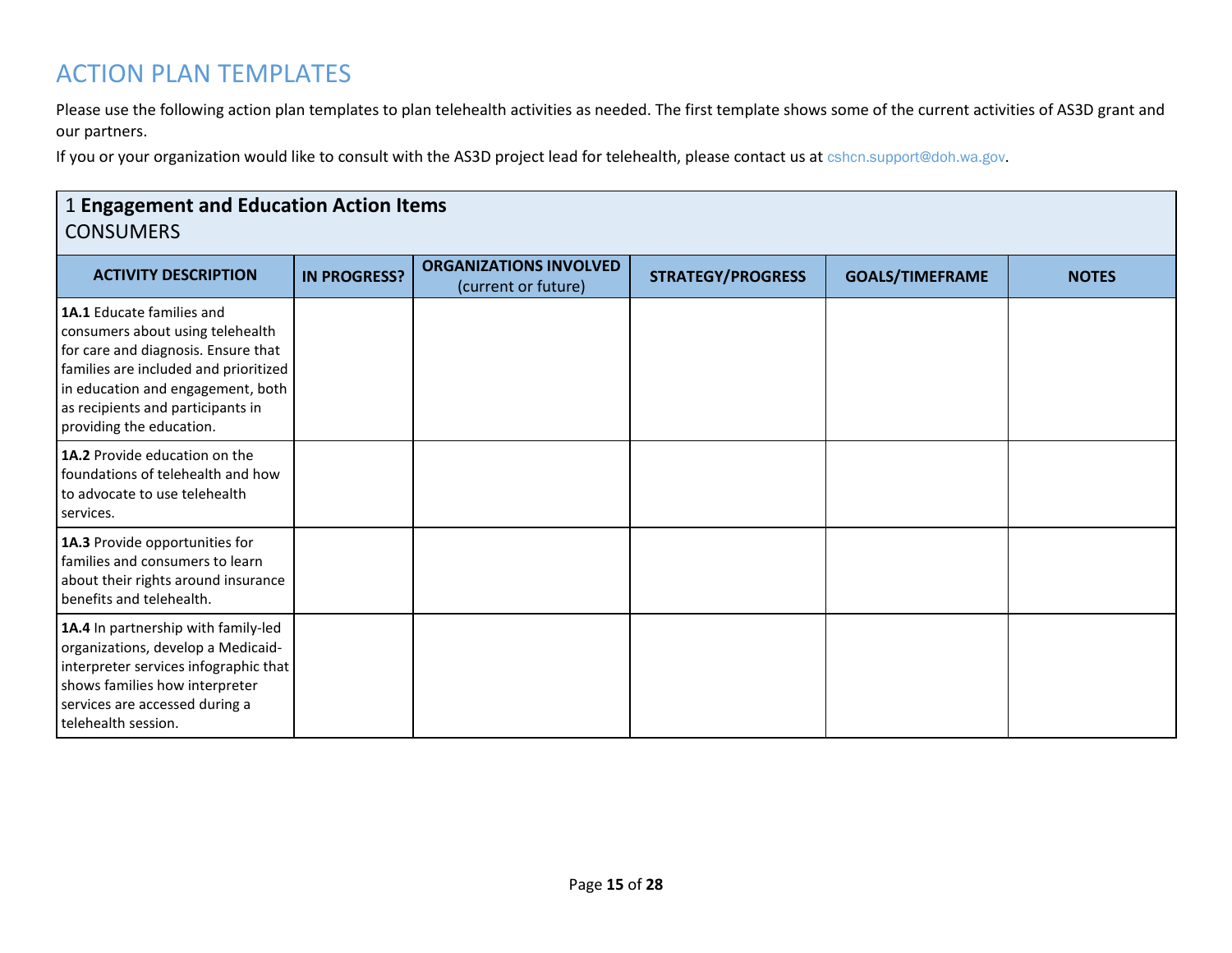## 1 **Engagement and Education Action Items** CONSUMERS

| <b>ACTIVITY DESCRIPTION</b>                                                                                                                                                                                                                                             | <b>IN PROGRESS?</b> | <b>ORGANIZATIONS INVOLVED</b><br>(current or future) | <b>STRATEGY/PROGRESS</b> | <b>GOALS/TIMEFRAME</b> | <b>NOTES</b> |
|-------------------------------------------------------------------------------------------------------------------------------------------------------------------------------------------------------------------------------------------------------------------------|---------------------|------------------------------------------------------|--------------------------|------------------------|--------------|
| 1A.5 Explore piloting part-time, on-<br>site family navigators in pediatric<br>primary care practices. Use the<br>existing telehealth infrastructure of<br>larger participating practices to<br>make the on-site family navigator<br>available to other clinical sites. |                     |                                                      |                          |                        |              |
| <b>1A.6</b> Include telehealth in School<br><b>Medical Autism Review Team</b><br>(SMART) communities.                                                                                                                                                                   |                     |                                                      |                          |                        |              |
| 1A.7 Identify opportunities to<br>collect & disseminate telehealth<br>family stories.                                                                                                                                                                                   |                     |                                                      |                          |                        |              |

| <b>ACTIVITY DESCRIPTION</b>                                                                                                                                                | <b>IN PROGRESS?</b> | <b>ORGANIZATIONS INVOLVED</b><br>(current or future) | <b>STRATEGY/PROGRESS</b> | <b>GOALS/TIMEFRAME</b> | <b>NOTES</b> |
|----------------------------------------------------------------------------------------------------------------------------------------------------------------------------|---------------------|------------------------------------------------------|--------------------------|------------------------|--------------|
| <b>1B.1</b> Provide training on how to do<br>a telehealth practice readiness<br>assessments (training available<br>through federally-funded<br>Telehealth Resource Centers |                     |                                                      |                          |                        |              |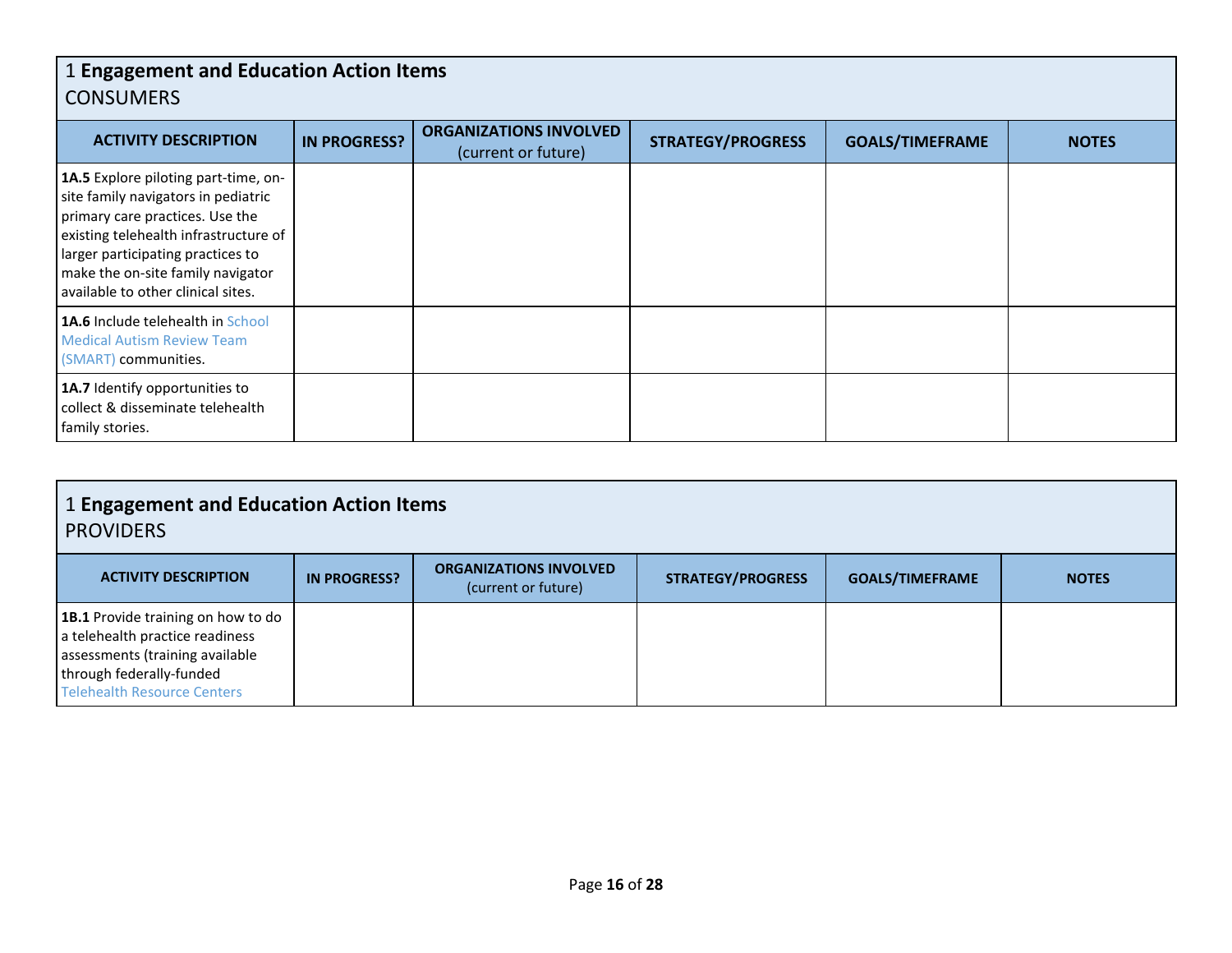| <b>ACTIVITY DESCRIPTION</b>                                                                                                                                                                                                                                                                                                                                                                                                                                                                                                                 | <b>IN PROGRESS?</b> | <b>ORGANIZATIONS INVOLVED</b><br>(current or future) | <b>STRATEGY/PROGRESS</b> | <b>GOALS/TIMEFRAME</b> | <b>NOTES</b> |
|---------------------------------------------------------------------------------------------------------------------------------------------------------------------------------------------------------------------------------------------------------------------------------------------------------------------------------------------------------------------------------------------------------------------------------------------------------------------------------------------------------------------------------------------|---------------------|------------------------------------------------------|--------------------------|------------------------|--------------|
| 1B.2 Increase education and<br>outreach efforts to health care<br>systems and providers to build<br>interest and confidence in the use<br>of telehealth services and<br>demonstrate how telehealth<br>services can enhance the reach and<br>impact of existing health care<br>services.                                                                                                                                                                                                                                                     |                     |                                                      |                          |                        |              |
| 1B.3 Review resources and tailored<br>presentations about the benefits of<br>telehealth focusing on benefits that<br>are most likely to resonate with<br>providers, such as increased access<br>to care and reduced wait time for<br>diagnosis and treatment/support<br>services, and payment parity. This<br>information can be found on the<br><b>Northwest Regional Telehealth</b><br><b>Resource Center and other</b><br>telehealth resource center's<br>websites as well as the Washington<br><b>State Telemedicine Collaborative.</b> |                     |                                                      |                          |                        |              |
| 1B.4 Consider and develop<br>strategies to reach out to tribal<br>organizations in partnership with<br>tribes and Medicaid's Tribal Health<br>Program                                                                                                                                                                                                                                                                                                                                                                                       |                     |                                                      |                          |                        |              |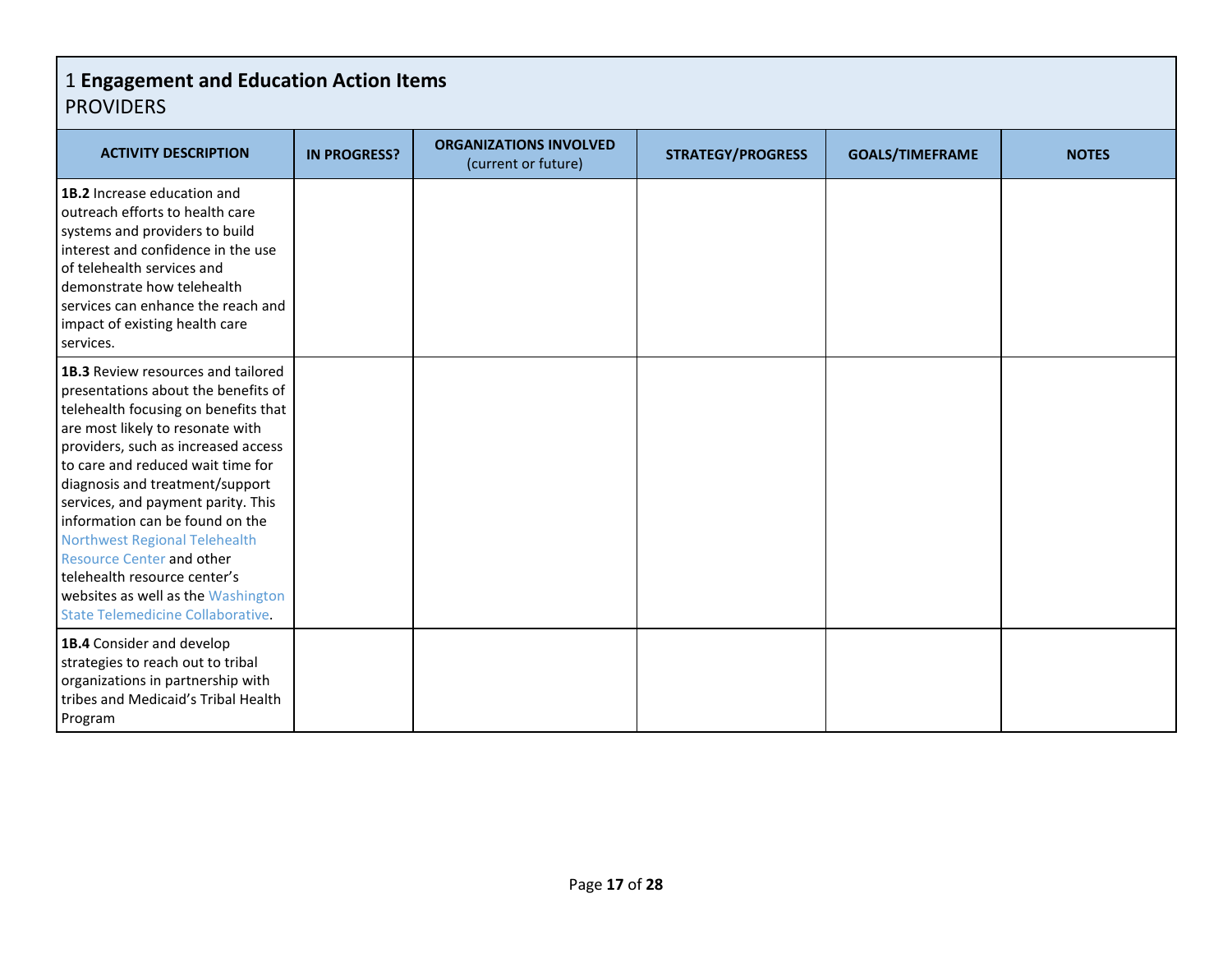| <b>ACTIVITY DESCRIPTION</b>                                                                                                                                                                                                                                                                                         | <b>IN PROGRESS?</b> | <b>ORGANIZATIONS INVOLVED</b><br>(current or future) | <b>STRATEGY/PROGRESS</b> | <b>GOALS/TIMEFRAME</b> | <b>NOTES</b> |
|---------------------------------------------------------------------------------------------------------------------------------------------------------------------------------------------------------------------------------------------------------------------------------------------------------------------|---------------------|------------------------------------------------------|--------------------------|------------------------|--------------|
| 1B.5 Identify training opportunities<br>on how to conduct services via<br>telehealth especially for diagnostic<br>services and for ABA-related<br>services and partner training along<br>with potential evaluation metrics to<br>assess satisfaction & effectiveness<br>when delivering services via<br>telehealth. |                     |                                                      |                          |                        |              |
| 1B.6 Encourage service providers to<br>participate in a Learning<br>Community with like providers to<br>learn from each other and build<br>telehealth best practices and<br>explore the potential for continuing<br>education.                                                                                      |                     |                                                      |                          |                        |              |
| 1B.7 Include telehealth in<br>community asset mapping process<br>in School Medical Autism Review<br>Team (SMART) communities<br>(corresponds with 1A.6).                                                                                                                                                            |                     |                                                      |                          |                        |              |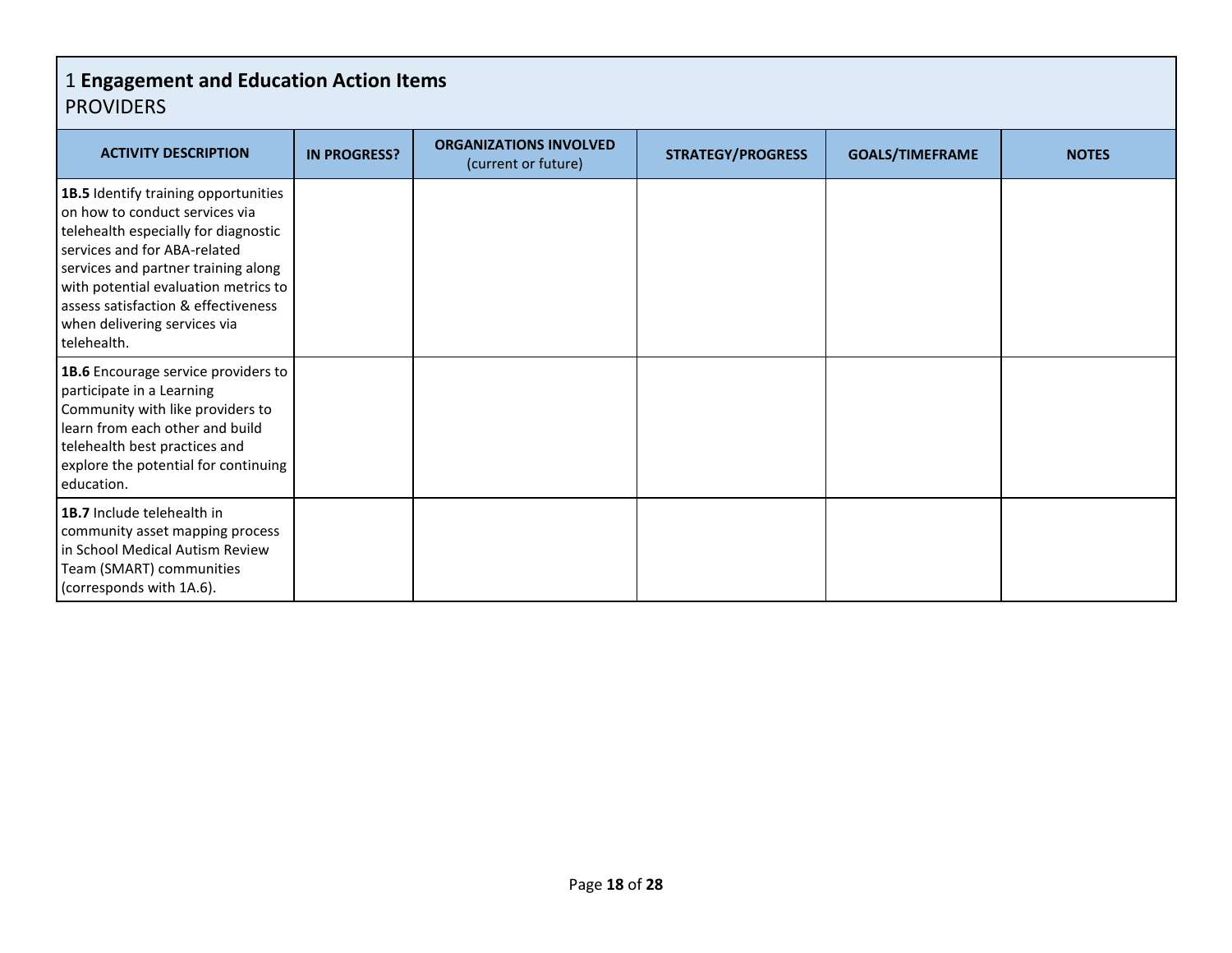| <b>ACTIVITY DESCRIPTION</b>                     | <b>IN PROGRESS?</b> | <b>ORGANIZATIONS INVOLVED</b><br>(current or future) | <b>STRATEGY/PROGRESS</b> | <b>GOALS/TIMEFRAME</b> | <b>NOTES</b> |
|-------------------------------------------------|---------------------|------------------------------------------------------|--------------------------|------------------------|--------------|
| 1B.8 Identify training resources on             |                     |                                                      |                          |                        |              |
| the Northwest Regional Telehealth               |                     |                                                      |                          |                        |              |
| <b>Resource Center websites for</b>             |                     |                                                      |                          |                        |              |
| providers for the following:                    |                     |                                                      |                          |                        |              |
| Basic orientation to telehealth                 |                     |                                                      |                          |                        |              |
| (available through telehealth                   |                     |                                                      |                          |                        |              |
| resource centers and partners.)                 |                     |                                                      |                          |                        |              |
| including:                                      |                     |                                                      |                          |                        |              |
| What is Telehealth/medicine?<br>$\bullet$       |                     |                                                      |                          |                        |              |
| How does it work? How do you                    |                     |                                                      |                          |                        |              |
| prepare and implement                           |                     |                                                      |                          |                        |              |
| including privacy and                           |                     |                                                      |                          |                        |              |
| equipment? How do you bill?                     |                     |                                                      |                          |                        |              |
| What are the reimbursement                      |                     |                                                      |                          |                        |              |
| policies including provider                     |                     |                                                      |                          |                        |              |
| license type, billing codes, and                |                     |                                                      |                          |                        |              |
| rates by insurance including                    |                     |                                                      |                          |                        |              |
| Medicaid?; How to address<br>insurance denials? |                     |                                                      |                          |                        |              |
| Telehealth "soft skills" training               |                     |                                                      |                          |                        |              |
| to improve clinical efficacy                    |                     |                                                      |                          |                        |              |
| such as eye contract, angles,                   |                     |                                                      |                          |                        |              |
| framing, lighting, privacy, etc.                |                     |                                                      |                          |                        |              |
|                                                 |                     |                                                      |                          |                        |              |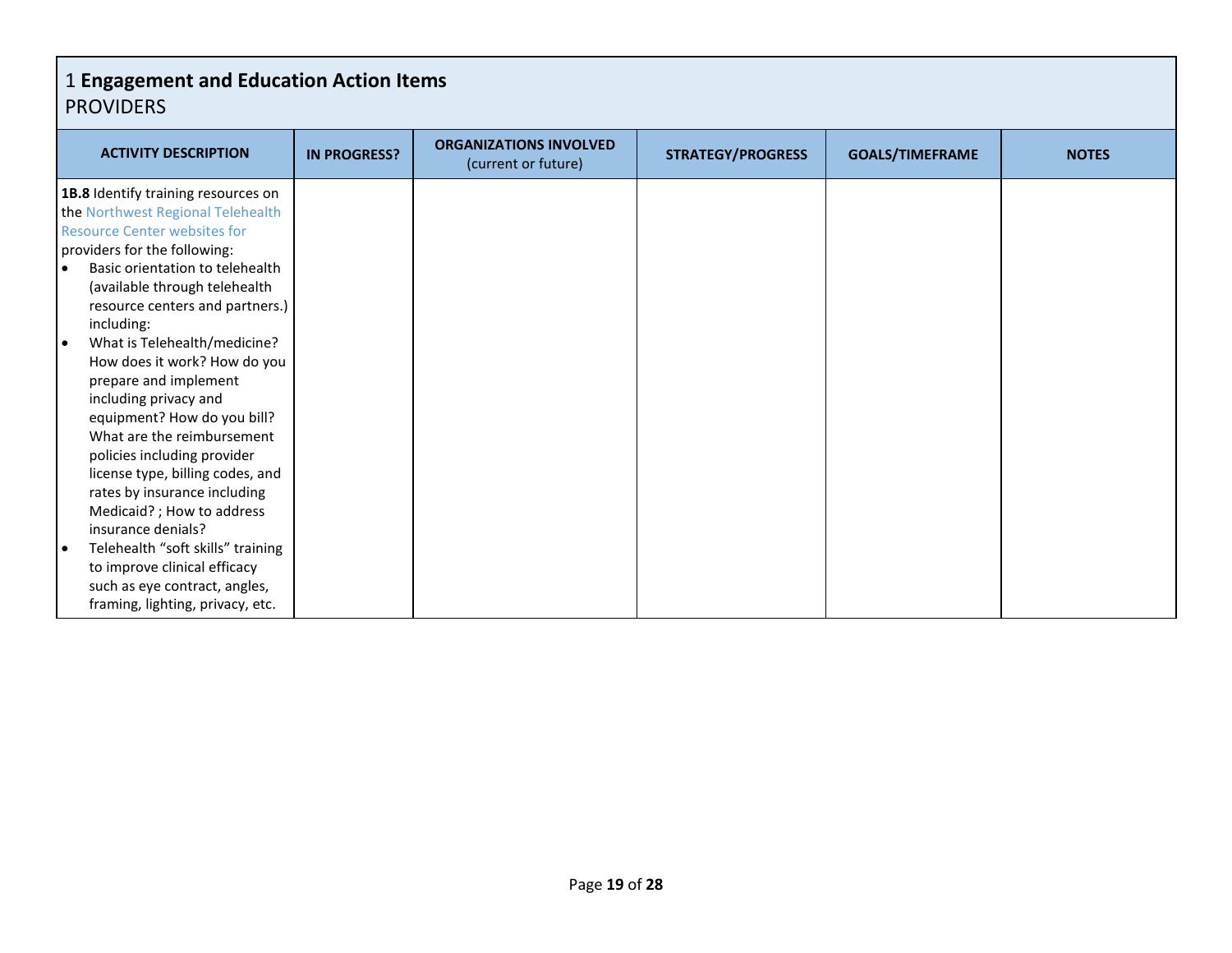| <b>TASK/ACTIVITY DESCRIPTION</b>                                                                                                                                                                                                                 | <b>IN PROGRESS?</b> | <b>ORGANIZATIONS INVOLVED</b><br>(current or future) | <b>STRATEGY/PROGRESS</b> | <b>GOALS/TIMEFRAME</b> | <b>NOTES</b> |
|--------------------------------------------------------------------------------------------------------------------------------------------------------------------------------------------------------------------------------------------------|---------------------|------------------------------------------------------|--------------------------|------------------------|--------------|
| <b>1C.1</b> Develop a strategy to inform<br>and educate payers on needed<br>telehealth-related rules, clearly<br>written insurance policies and<br>provider guides, as well as clarity<br>for billing codes that are eligible for<br>telehealth. |                     |                                                      |                          |                        |              |
| <b>1C.2</b> Work with the Health Care<br>Authority (HCA) Interpreter<br>program to ensure equal access to<br>services delivered via telehealth for<br>culturally and linguistically diverse<br>families.                                         |                     |                                                      |                          |                        |              |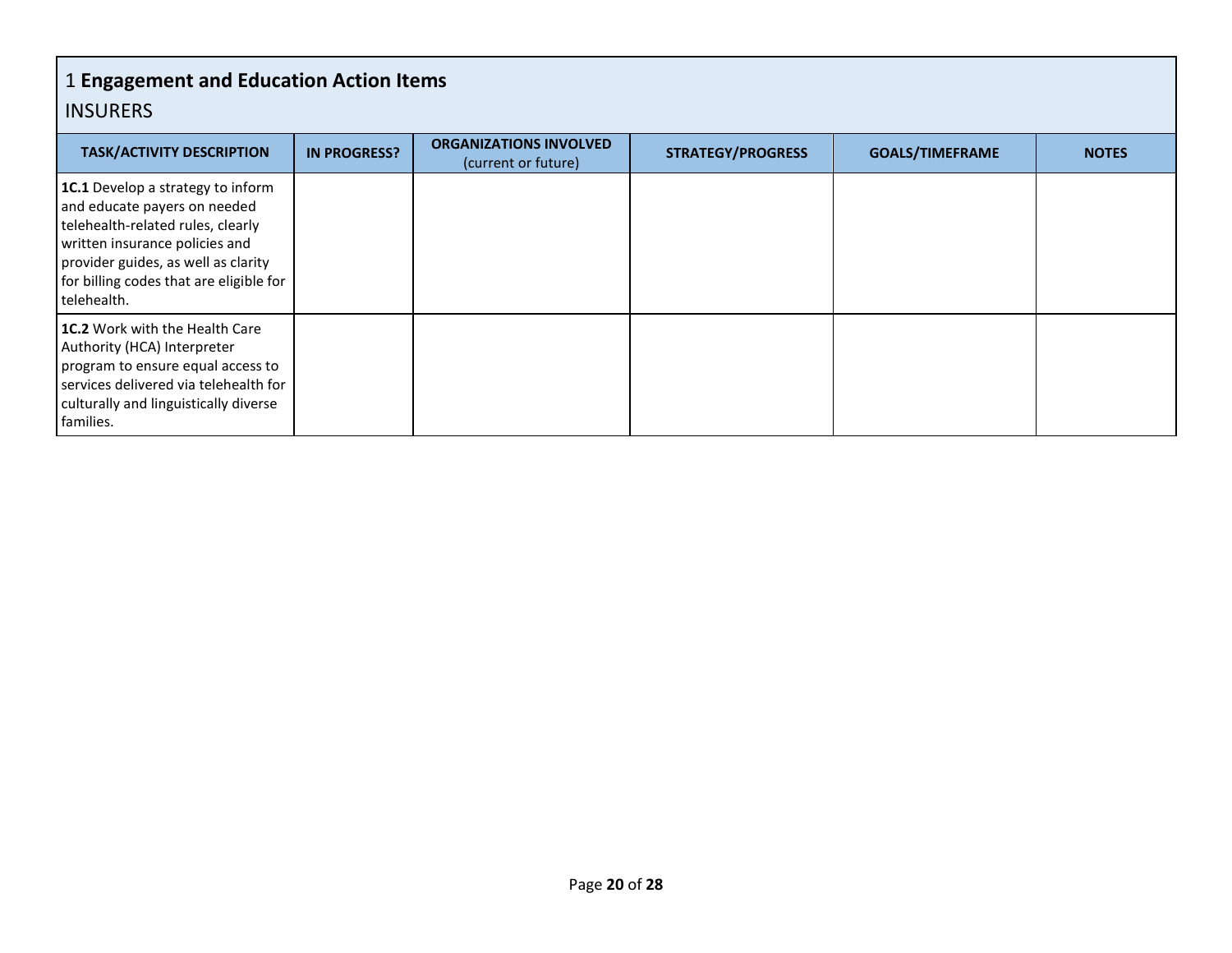## 1 **Engagement and Education Action Items** TELECOMMUNICATIONS

| <b>TASK/ACTIVITY DESCRIPTION</b>                                                                                                                                                                                                                                                                                                 | <b>IN PROGRESS?</b> | <b>ORGANIZATIONS</b><br><b>INVOLVED</b><br>(current or future) | <b>STRATEGY/PROGRESS</b> | <b>GOALS/TIMEFRAME</b> | <b>NOTES</b> |
|----------------------------------------------------------------------------------------------------------------------------------------------------------------------------------------------------------------------------------------------------------------------------------------------------------------------------------|---------------------|----------------------------------------------------------------|--------------------------|------------------------|--------------|
| 1D.1 Identify telehealth resource<br>organizations that can assist with<br>communication strategies, training,<br>and resources for connectivity.<br>These may include the following<br>organizations:                                                                                                                           |                     |                                                                |                          |                        |              |
| <b>Federal United State</b><br><b>Department of Agriculture</b><br>(USDA) Telehealth Program<br><b>Washington State Department</b><br>of Commerce<br>National and regional<br>telehealth resource centers<br><b>Health Resources and Services</b><br>Administration (HRSA)-Office<br>for the Advancement of<br><b>Telehealth</b> |                     |                                                                |                          |                        |              |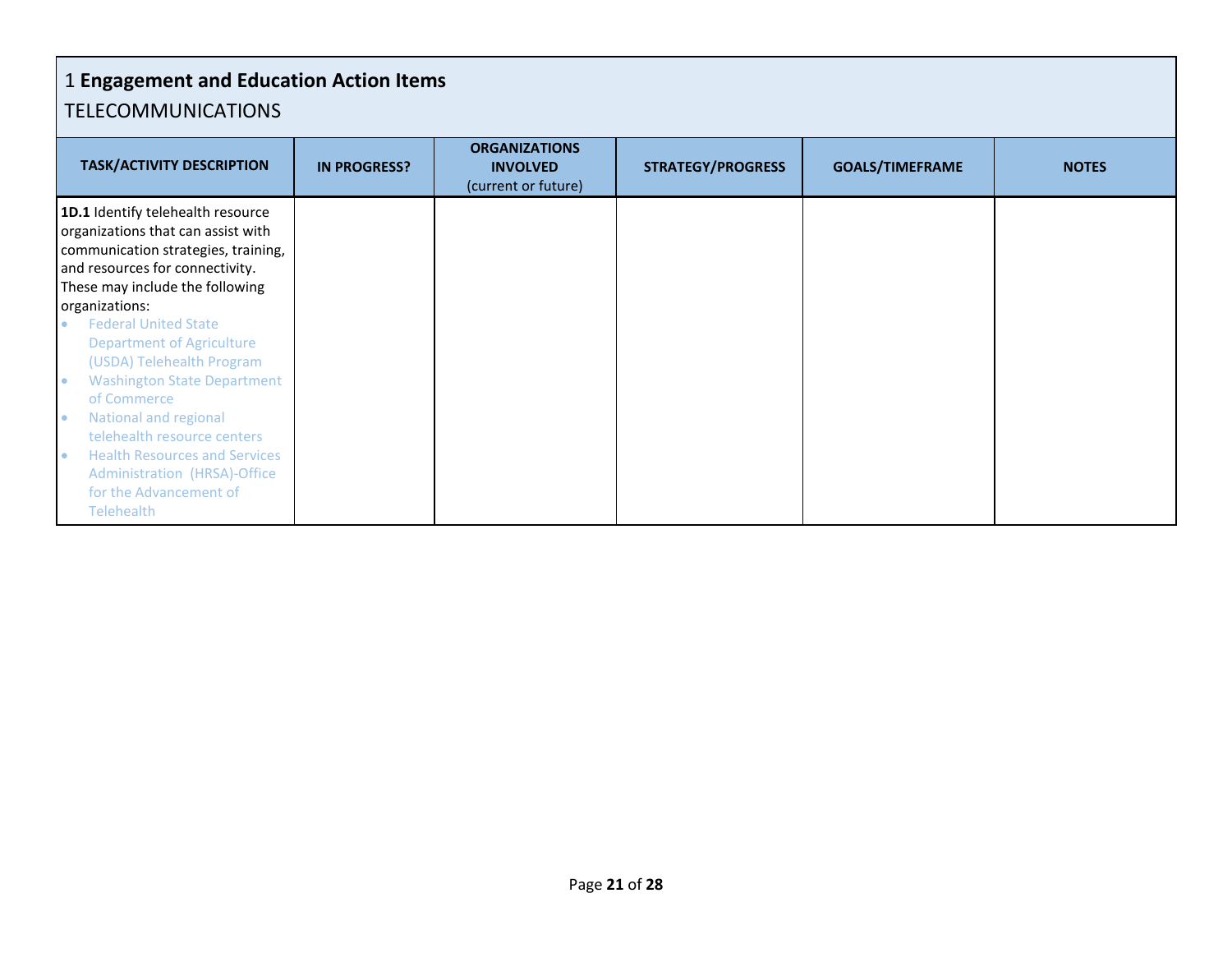## 2 **Telehealth Infrastructure Action Items CONSUMERS**

| <b>TASK/ACTIVITY DESCRIPTION</b>                                                                                                                                                                                                                                                                                                                             | <b>IN PROGRESS?</b> | <b>ORGANIZATIONS</b><br><b>INVOLVED</b><br>(current or future) | <b>STRATEGY/PROGRESS</b> | <b>GOALS/TIMEFRAME</b> | <b>NOTES</b> |
|--------------------------------------------------------------------------------------------------------------------------------------------------------------------------------------------------------------------------------------------------------------------------------------------------------------------------------------------------------------|---------------------|----------------------------------------------------------------|--------------------------|------------------------|--------------|
| 2A.1 Develop a strategy to<br>determine what equipment families<br>will need and how to ensure access<br>to it. Consumers may need personal<br>computers, tablets, or smart phones,<br>fast internet connections; or it may<br>be necessary to build lending<br>libraries for telehealth equipment or<br>partner with nearby clinics to access<br>resources. |                     |                                                                |                          |                        |              |
| 2A.2 Partner with communities,<br>including medically underserved and<br>culturally and linguistically diverse<br>communities, to determine how best<br>to incorporate Telehealth into their<br>communities' health care systems.                                                                                                                            |                     |                                                                |                          |                        |              |
| 2A.3 Provide technical assistance on<br>how to access interpreter services<br>during a telehealth session.                                                                                                                                                                                                                                                   |                     |                                                                |                          |                        |              |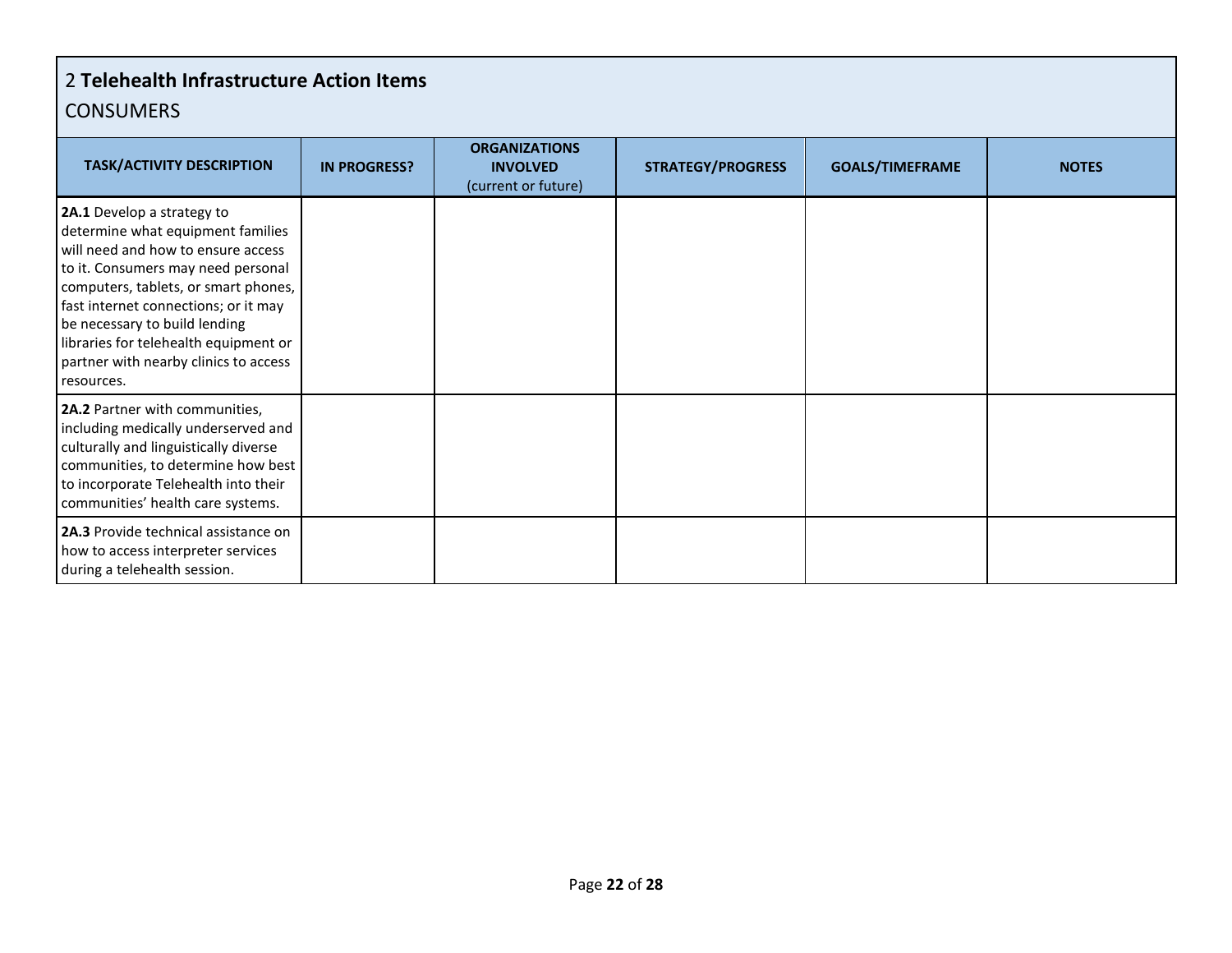## 2 **Telehealth Infrastructure Action Items** PROVIDERS

| <b>TASK/ACTIVITY DESCRIPTION</b>                                                                                                                                                                                                                                                                                                     | <b>IN PROGRESS?</b> | <b>ORGANIZATIONS</b><br><b>INVOLVED</b> | <b>STRATEGY/PROGRESS</b> | <b>GOALS/TIMEFRAME</b> | <b>NOTES</b> |
|--------------------------------------------------------------------------------------------------------------------------------------------------------------------------------------------------------------------------------------------------------------------------------------------------------------------------------------|---------------------|-----------------------------------------|--------------------------|------------------------|--------------|
| 2B.1 Coordinate with DOH's Rural<br>Health Program to provide telehealth<br>expansion workshops, drawing from<br>lessons learned in past workshops,<br>such as the funder's conference where<br>there were state and federal agency<br>staff who shared information about<br>telehealth infrastructure and funding<br>opportunities. |                     | (current or future)                     |                          |                        |              |
| 2B.2 Provide technical assistance on<br>how to access interpreter services<br>during a telehealth session for<br>Medicaid covered services.                                                                                                                                                                                          |                     |                                         |                          |                        |              |
| 2B.3 Identify telehealth platform<br>resources such as ZOOM, store-and-<br>forward, eVisit, and Skype for Business,<br>and other HIPPA-compliant systems to<br>introduce modalities to providers.                                                                                                                                    |                     |                                         |                          |                        |              |
| 2B.4 Provide opportunities for<br>providers to share their experiences<br>around negotiating business<br>agreements for HIPAA compliant<br>telehealth systems.                                                                                                                                                                       |                     |                                         |                          |                        |              |
| 2B.5 Assist in the implementation of<br>local demonstration projects to<br>identify best practices                                                                                                                                                                                                                                   |                     |                                         |                          |                        |              |
| 2B.6 Explore opportunities to<br>implement telehealth activities in<br>"non-traditional" settings, such as<br>early intervention and child care<br>centers to facilitate early diagnosis and<br>intervention and in schools.                                                                                                         |                     |                                         |                          |                        |              |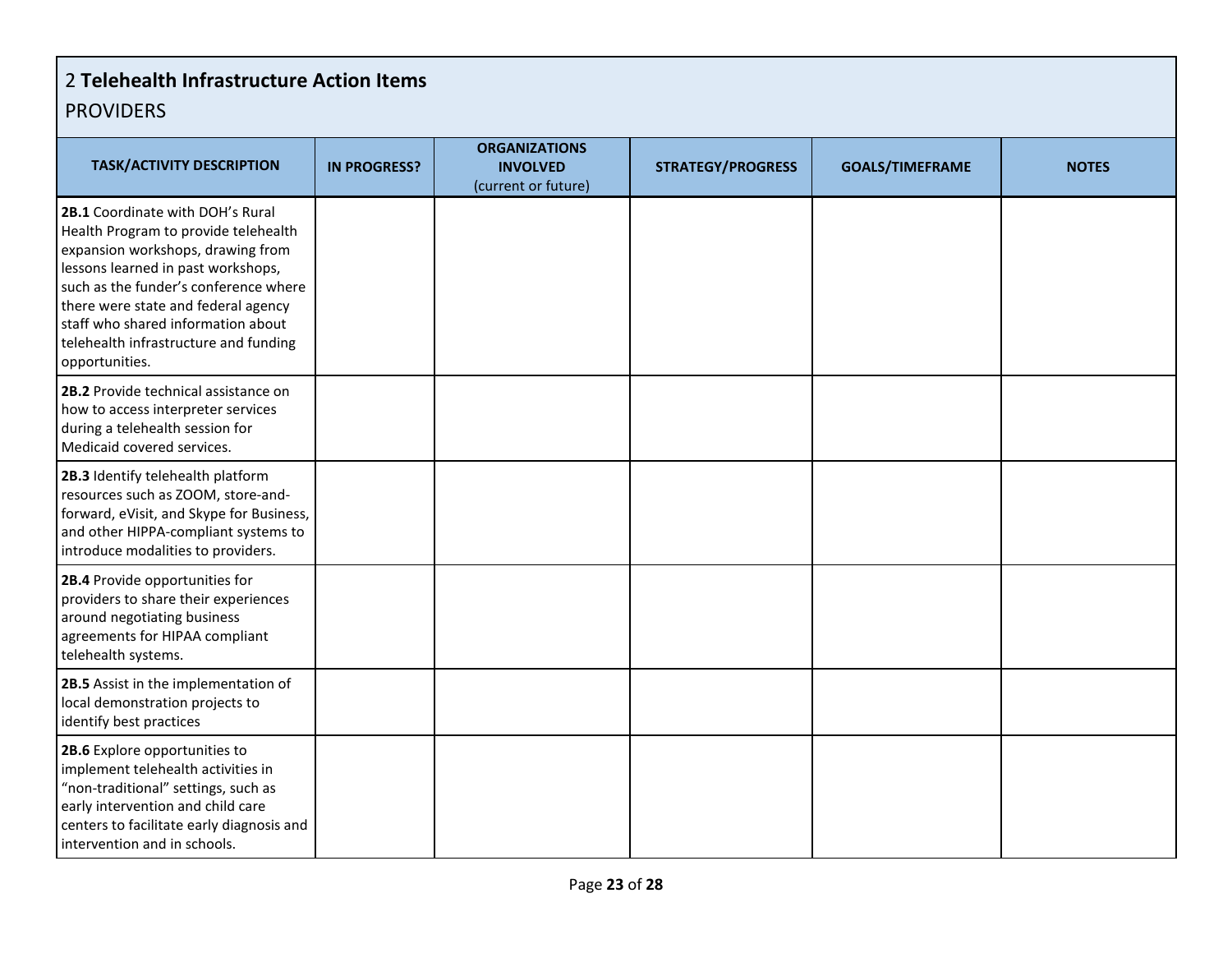## 2 **Telehealth Infrastructure Action Items** INSURERS

| <b>TASK/ACTIVITY DESCRIPTION</b>                                                                                                                                                                                              | <b>IN PROGRESS?</b> | <b>ORGANIZATIONS</b><br><b>INVOLVED</b><br>(current or future) | <b>STRATEGY/PROGRESS</b> | <b>GOALS/TIMEFRAME</b> | <b>NOTES</b> |
|-------------------------------------------------------------------------------------------------------------------------------------------------------------------------------------------------------------------------------|---------------------|----------------------------------------------------------------|--------------------------|------------------------|--------------|
| 2C.1 Develop a strategy to ensure<br>that there are clearly written<br>policies around telehealth<br>requirements that need to be met<br>in order to bill; i.e., HIPAA<br>compliance, store and forward,<br>synchronous, etc. |                     |                                                                |                          |                        |              |

| 2 Telehealth Infrastructure Action Items<br><b>TELECOMMUNICATIONS</b>                                                                                                                                                                                           |                     |                                                                |                          |                        |              |  |
|-----------------------------------------------------------------------------------------------------------------------------------------------------------------------------------------------------------------------------------------------------------------|---------------------|----------------------------------------------------------------|--------------------------|------------------------|--------------|--|
| <b>TASK/ACTIVITY DESCRIPTION</b>                                                                                                                                                                                                                                | <b>IN PROGRESS?</b> | <b>ORGANIZATIONS</b><br><b>INVOLVED</b><br>(current or future) | <b>STRATEGY/PROGRESS</b> | <b>GOALS/TIMEFRAME</b> | <b>NOTES</b> |  |
| 2D.1 Learn from Northwest Regional<br>Telehealth Resource Center about the<br>status of infrastructure development<br>including access to broadband internet,<br>hot spots, smartphone apps, telehealth<br>platforms; e.g., ZOOM, Medical Records<br>Interface. |                     |                                                                |                          |                        |              |  |
| 2D.2 Explore how telecommunications<br>providers can help ensure access to<br>telehealth services, especially for<br>families that have restrictions on<br>minutes on their smart phones or who<br>need to access Wi-Fi.                                        |                     |                                                                |                          |                        |              |  |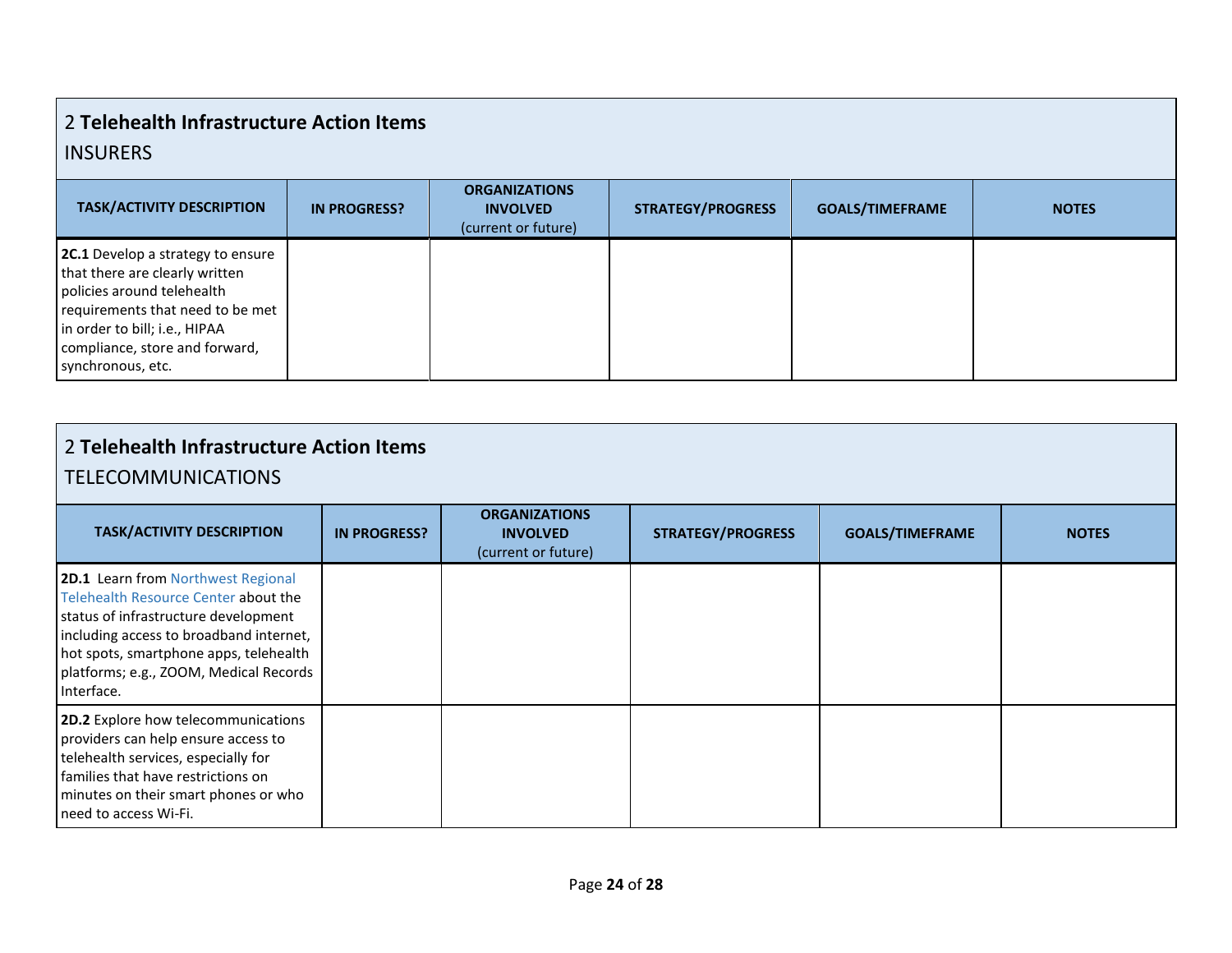## 3 **Policy and Advocacy Action Items** CONSUMERS

| <b>TASK/ACTIVITY DESCRIPTION</b>                                                                                                                                                                                                                                                                  | <b>IN PROGRESS?</b> | <b>ORGANIZATIONS</b><br><b>INVOLVED</b><br>(current or future) | <b>STRATEGY/PROGRESS</b> | <b>GOALS/TIMEFRAME</b> | <b>NOTES</b> |
|---------------------------------------------------------------------------------------------------------------------------------------------------------------------------------------------------------------------------------------------------------------------------------------------------|---------------------|----------------------------------------------------------------|--------------------------|------------------------|--------------|
| 3A.1 Identify opportunities for<br>families, including those from<br>medically underserved and culturally<br>and linguistically diverse<br>communities, that want to engage<br>with their providers and insurers<br>about accessing telehealth if that is<br>their preferred mode of interaction. |                     |                                                                |                          |                        |              |
| 3A.2 Convene a telehealth learning<br>community with families and<br>consumers to provide a place to learn<br>more about telehealth and strategize<br>how to advocate for its use.                                                                                                                |                     |                                                                |                          |                        |              |
| 3A.3 Involve organizations such Open<br>Doors for Multicultural Families and<br><b>Washington State Coalition for</b><br>Language Access as to ensure and<br>support access to Medicaid-brokered<br>interpreters for Medicaid-covered<br>services provided via telehealth.                        |                     |                                                                |                          |                        |              |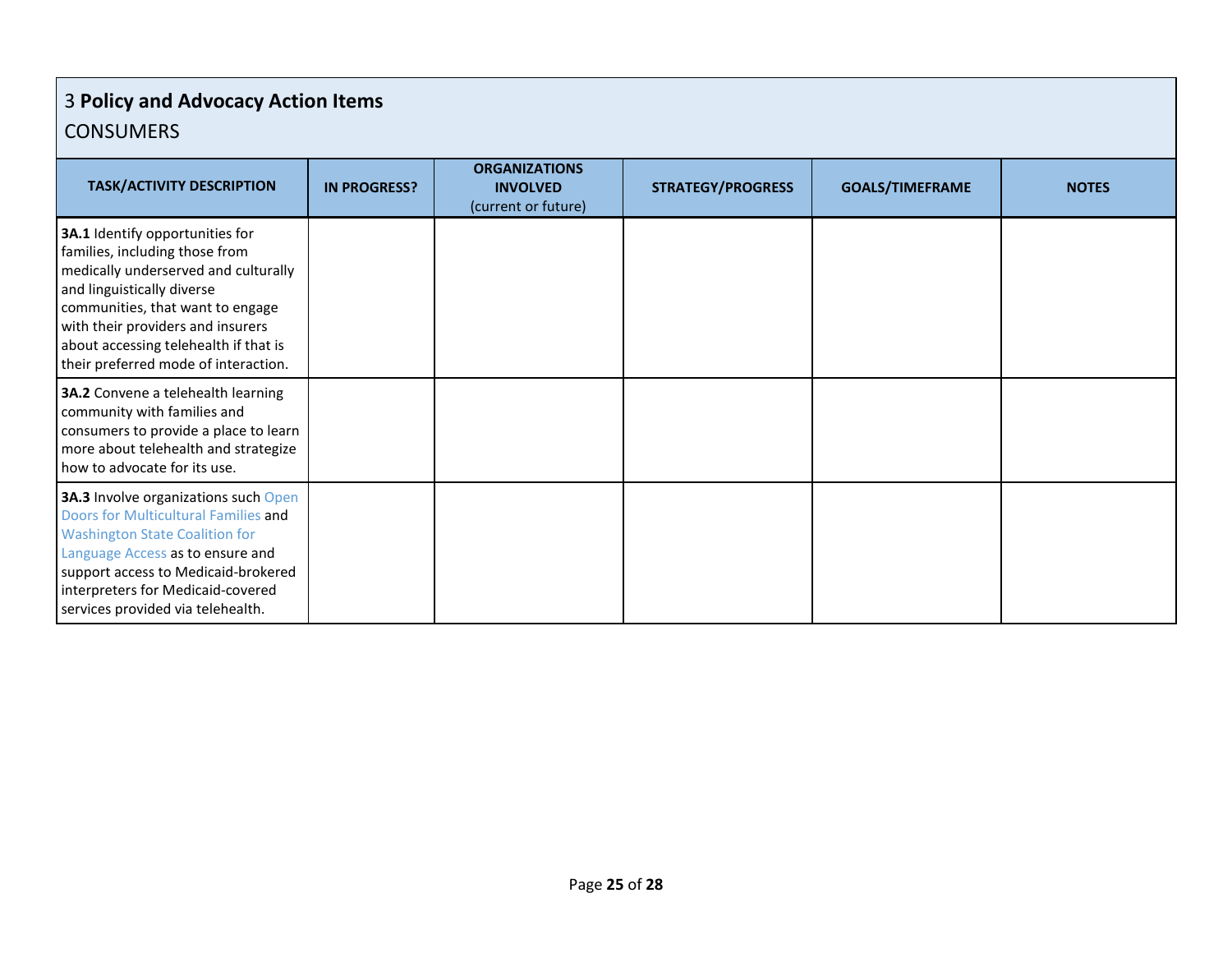## 3 **Policy and Advocacy Action Items** PROVIDERS

| <b>TASK/ACTIVITY DESCRIPTION</b>                                                                                                                                                                                                                                          | <b>IN PROGRESS?</b> | <b>ORGANIZATIONS</b><br><b>INVOLVED</b><br>(current or future) | <b>STRATEGY/PROGRESS</b> | <b>GOALS/TIMEFRAME</b> | <b>NOTES</b> |
|---------------------------------------------------------------------------------------------------------------------------------------------------------------------------------------------------------------------------------------------------------------------------|---------------------|----------------------------------------------------------------|--------------------------|------------------------|--------------|
| 3B.1 Identify opportunities for<br>providers to access interpreter<br>services for Medicaid-covered<br>clients.                                                                                                                                                           |                     |                                                                |                          |                        |              |
| 3B.2 Identify existing opportunities<br>such as the Washington State<br>Telemedicine Collaborative or<br>convene a telehealth learning<br>community with providers to<br>provide a place to learn more about<br>telehealth and strategize how to<br>advocate for its use. |                     |                                                                |                          |                        |              |
| 3B.3 Identify a mechanism to<br>address insurance issues including<br>tracking and appealing denials for<br>covered services.                                                                                                                                             |                     |                                                                |                          |                        |              |
| 3B.4 Identify venues for addressing<br>insurance reimbursement rates in<br>order to ensure access to ABA and<br>ABA related services by qualified<br>ABA providers.                                                                                                       |                     |                                                                |                          |                        |              |
| 3B.5 Identify a strategy to educate<br>providers on state licensing<br>requirements and options for multi-<br>state licensure (i.e. the Interstate<br>Medical License Compact) and which<br>license types and states where this is<br>available.                          |                     |                                                                |                          |                        |              |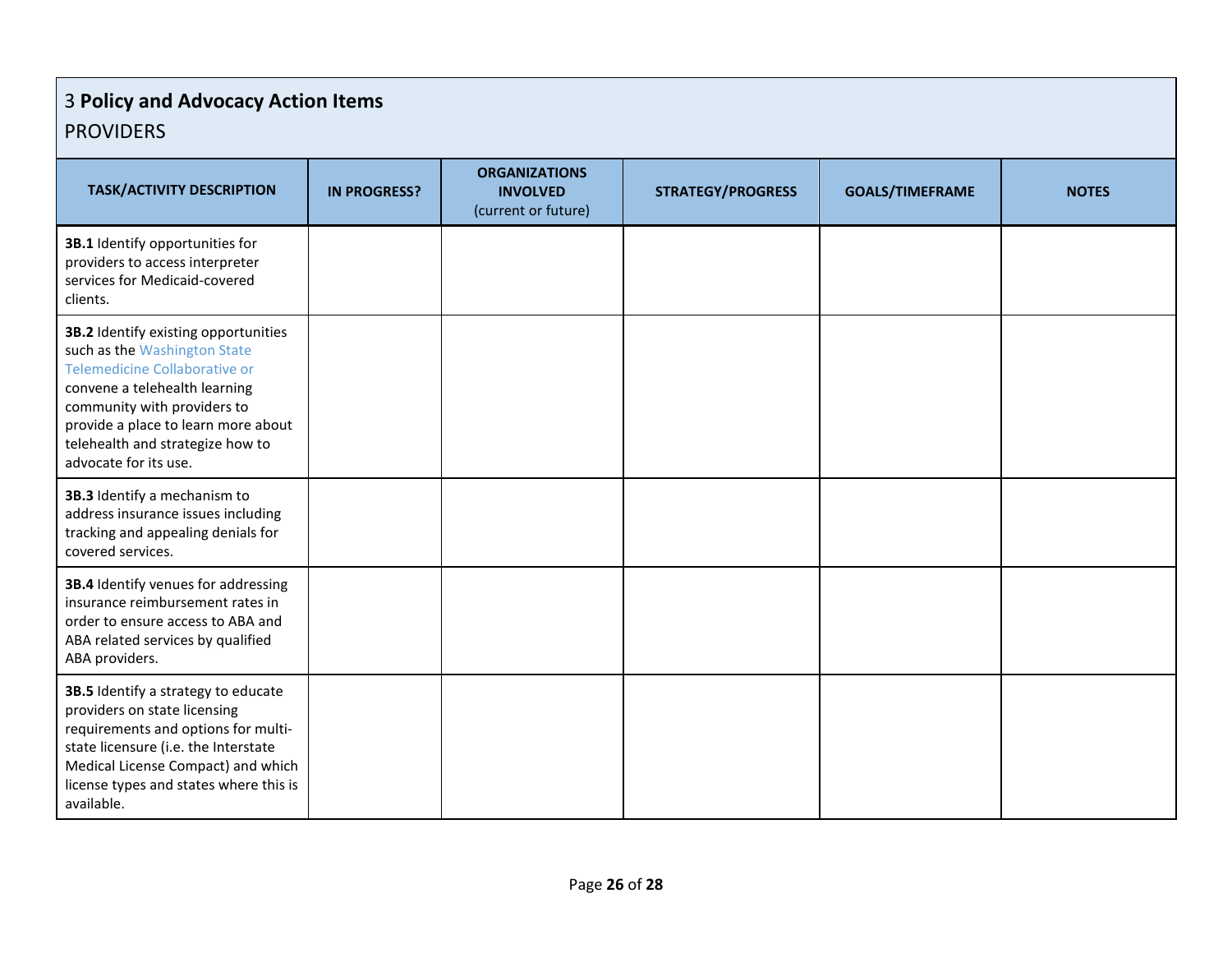## 3 **Policy and Advocacy Action Items** INSURERS

| .                                                                                                                                                                                                                                                                                                                                         |                     |                                                                |                          |                        |              |
|-------------------------------------------------------------------------------------------------------------------------------------------------------------------------------------------------------------------------------------------------------------------------------------------------------------------------------------------|---------------------|----------------------------------------------------------------|--------------------------|------------------------|--------------|
| <b>TASK/ACTIVITY DESCRIPTION</b>                                                                                                                                                                                                                                                                                                          | <b>IN PROGRESS?</b> | <b>ORGANIZATIONS</b><br><b>INVOLVED</b><br>(current or future) | <b>STRATEGY/PROGRESS</b> | <b>GOALS/TIMEFRAME</b> | <b>NOTES</b> |
| 3C.1 Identify opportunities for<br>insurance companies to clearly<br>articulate their policies and<br>coverage surrounding telehealth,<br>including billing codes, ABA and<br>related services, provider license<br>type, how and to bill for<br>telehealth services.                                                                     |                     |                                                                |                          |                        |              |
| 3C.2 Work with the Office of the<br>Insurance Commissioner to<br>determine if there will be policies<br>developed and enacted that<br>address laws passed in<br>Washington to support telehealth<br>(e.g., RCW 48.43.735<br>Reimbursement of Healthcare<br>Services provided through<br>Telemedicine or Store and<br>Forward Technology). |                     |                                                                |                          |                        |              |
| 3C.3 Identify opportunities to<br>expand allowable telehealth<br>billing codes with insurers,<br>including Medicaid, to include<br>remote monitoring and eVisits.                                                                                                                                                                         |                     |                                                                |                          |                        |              |
| 3C.4 Work with insurers to<br>identify opportunities for<br>telehealth payment parity,<br>providing reimbursement to<br>contracted providers at an equal<br>rate to in-person care.                                                                                                                                                       |                     |                                                                |                          |                        |              |